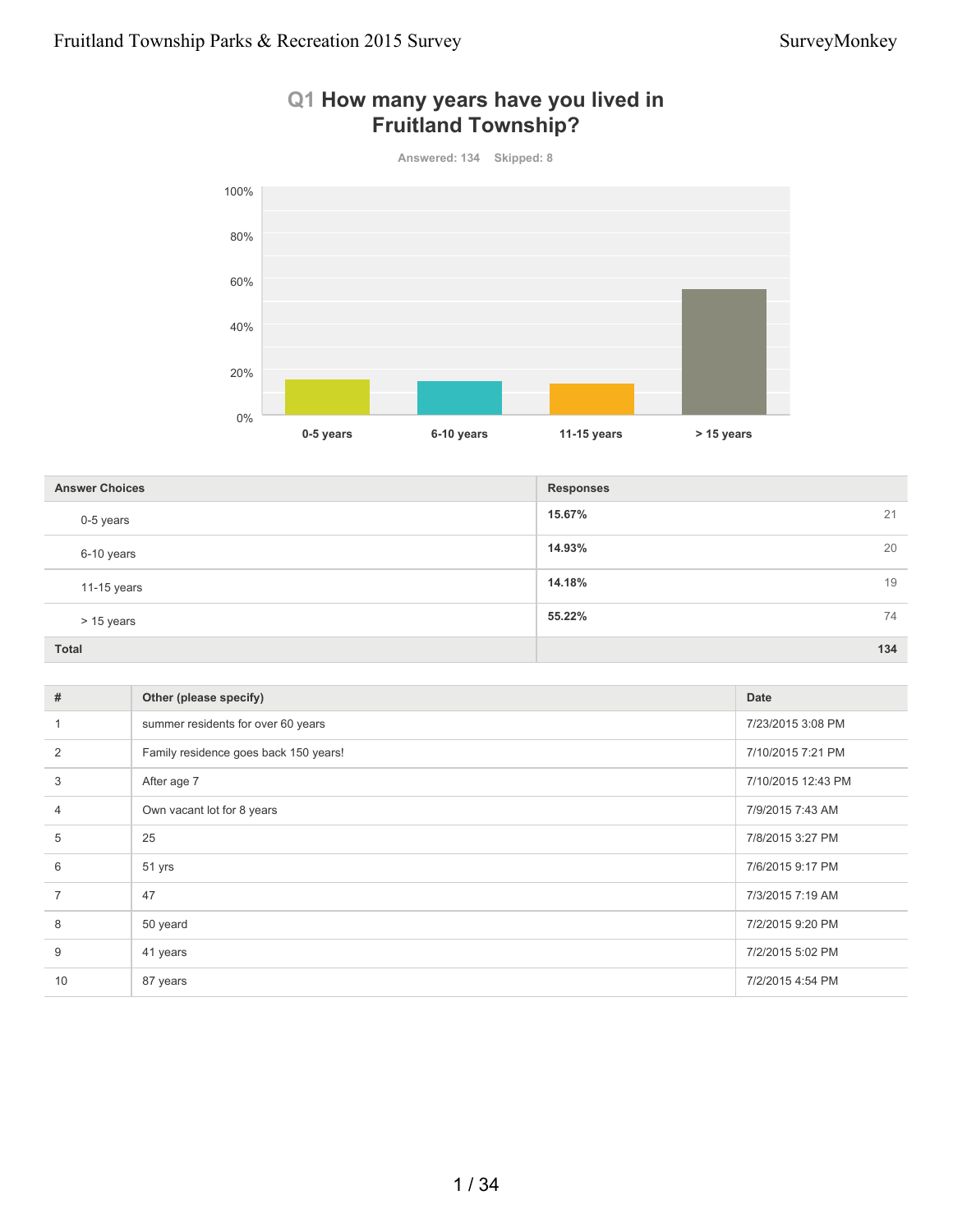# **Answered: 140 Skipped: 2 18-24 25-34 35-49 50-64 65+** 0% 20% 40% 60% 80% 100%

# **Q2 What is your age?**

| <b>Answer Choices</b> | <b>Responses</b>        |
|-----------------------|-------------------------|
| 18-24                 | $0.00\%$<br>$\mathbf 0$ |
| 25-34                 | 5.00%<br>$\overline{ }$ |
| 35-49                 | 17.86%<br>25            |
| 50-64                 | 40.71%<br>57            |
| $65+$                 | 36.43%<br>51            |
| <b>Total</b>          | 140                     |

| Other (please specify)               | <b>Date</b>        |
|--------------------------------------|--------------------|
| 88                                   | 7/10/2015 12:43 PM |
| $\overline{\phantom{a}}$<br><u>_</u> | 7/4/2015 8:16 AM   |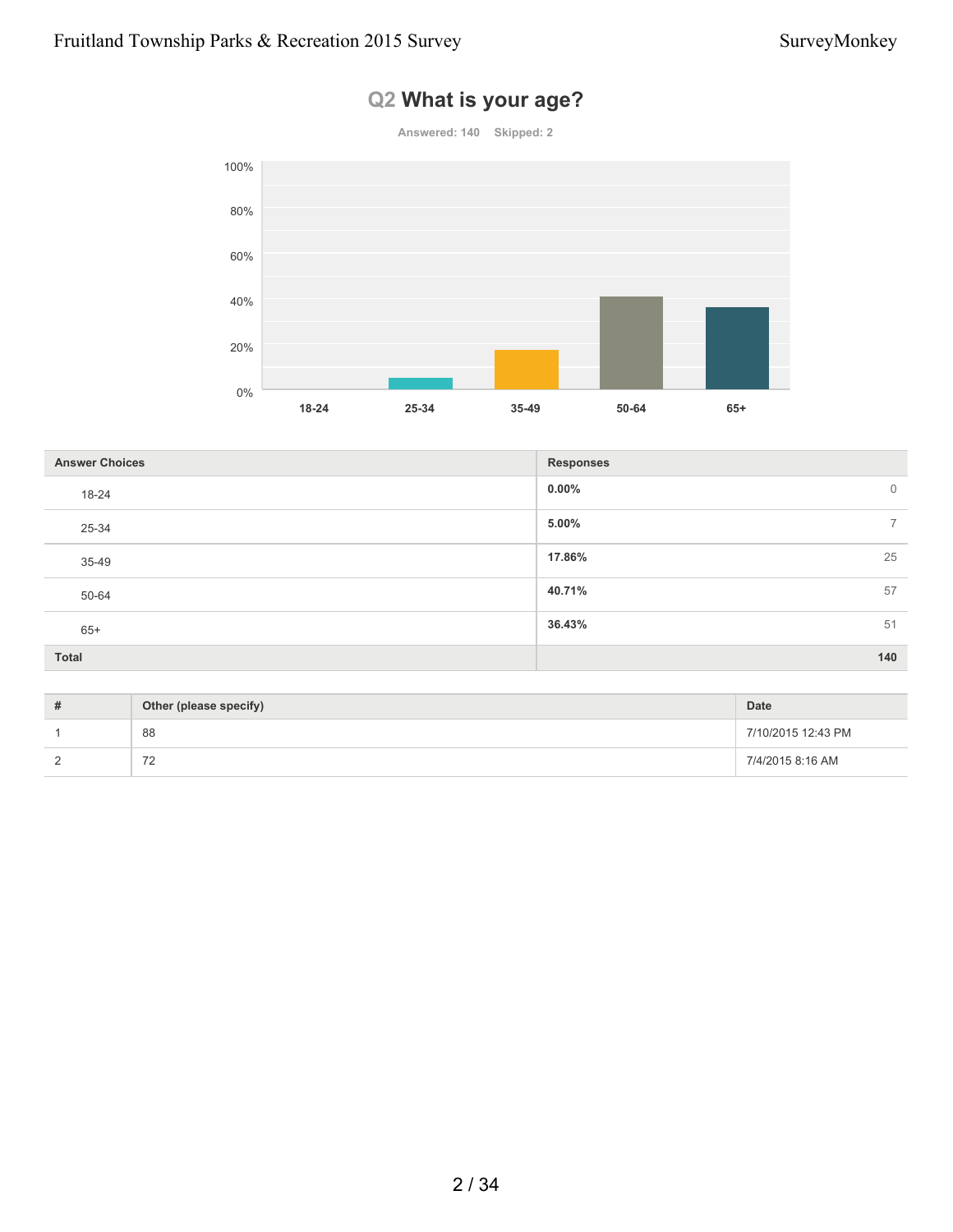## **Q3 How many children under the age of 18 live in your household?**



| <b>Answer Choices</b>  | <b>Responses</b> |  |
|------------------------|------------------|--|
| 0                      | 76.43%<br>107    |  |
| $1 - 3$                | 22.14%<br>31     |  |
| >4                     | 0.71%            |  |
| Other (please specify) | 0.71%            |  |
| Total                  | 140              |  |

| Other (please specify)                                 | <b>Date</b>        |
|--------------------------------------------------------|--------------------|
| Family get-togethers have grown in participants and #s | 7/10/2015 12:43 PM |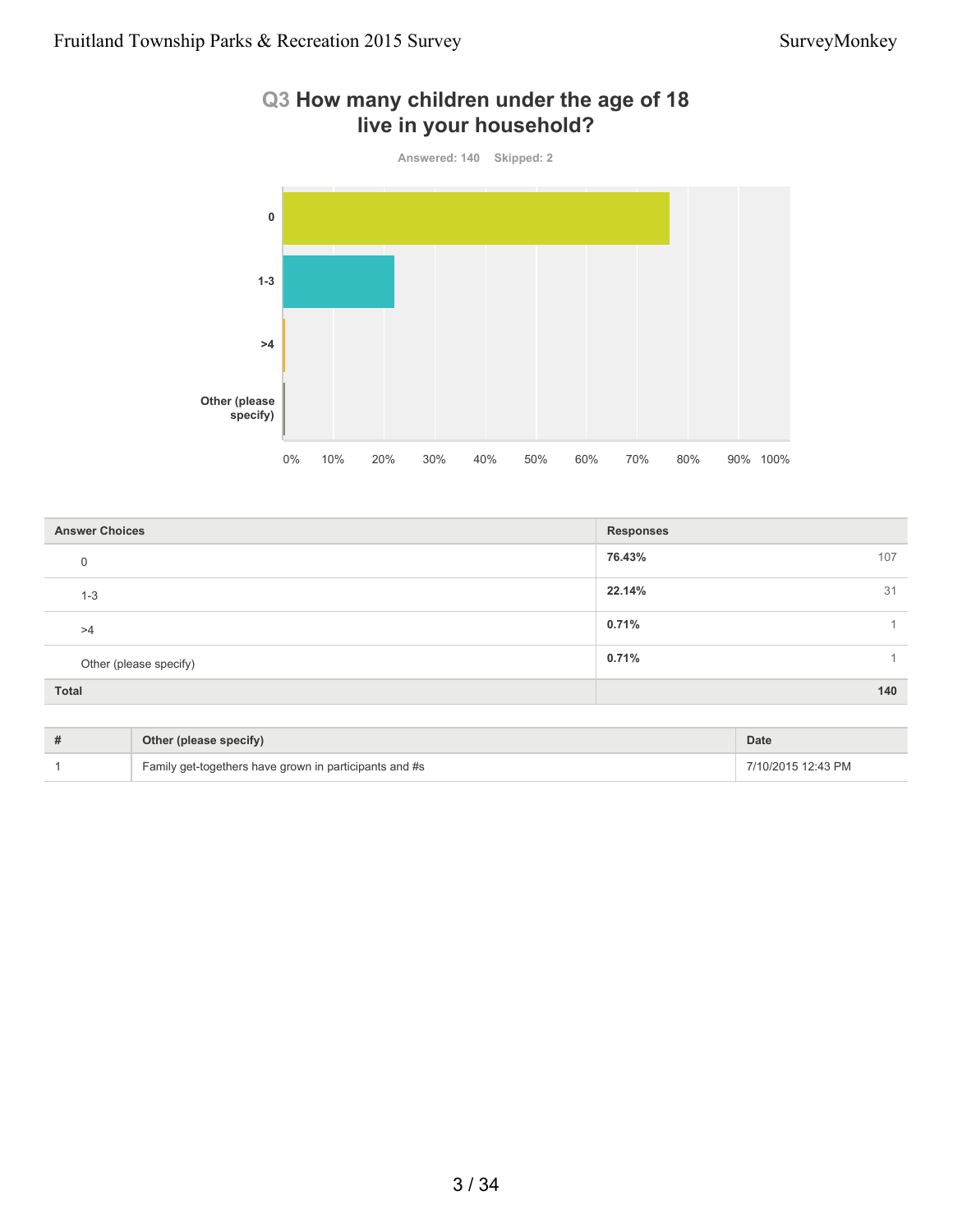### **Q4 Which of the following have you or a member of your household engaged in in the last year?**

**Answered: 141 Skipped: 1**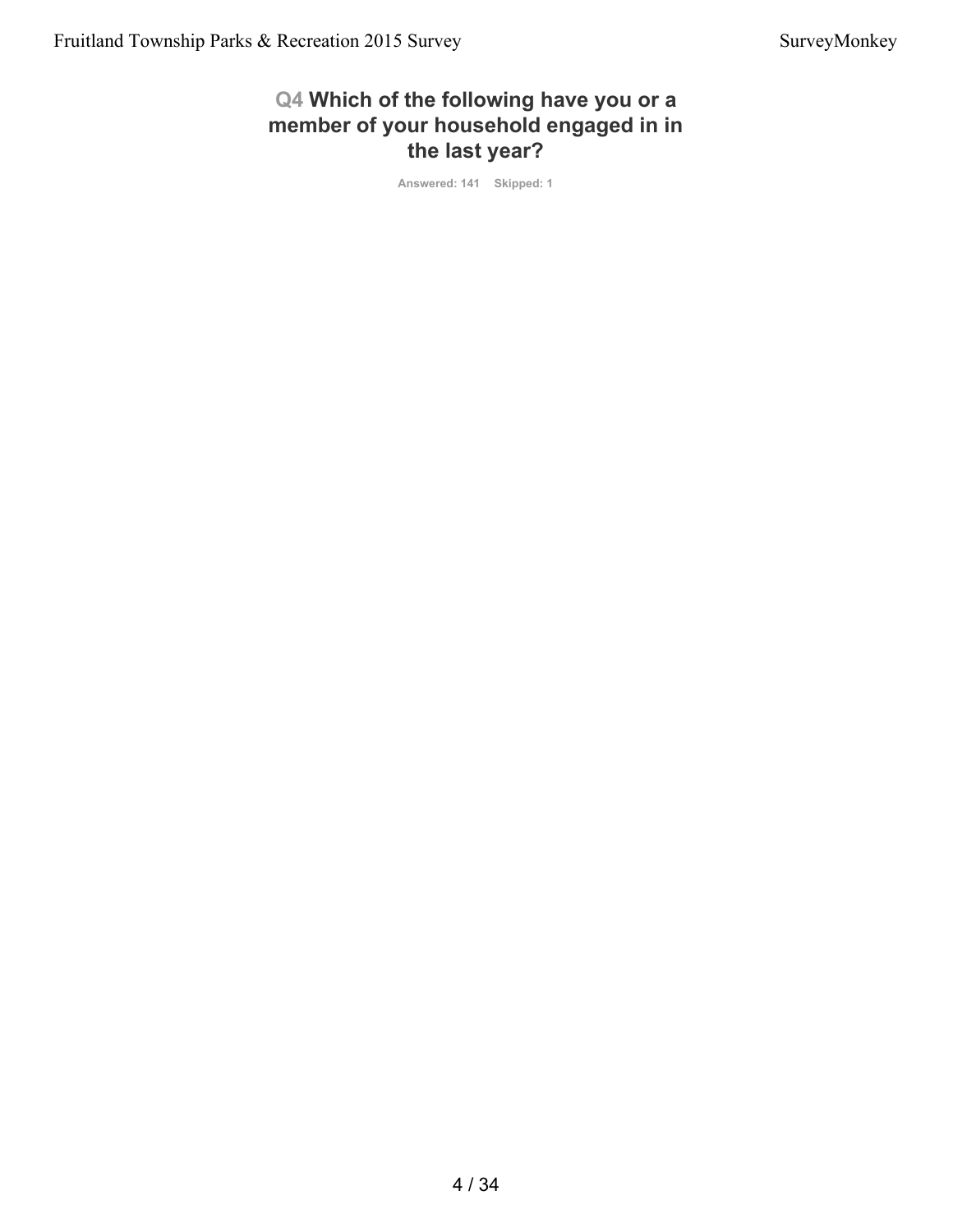### Fruitland Township Parks & Recreation 2015 Survey Survey Survey Survey Survey Survey Survey Survey Survey Survey

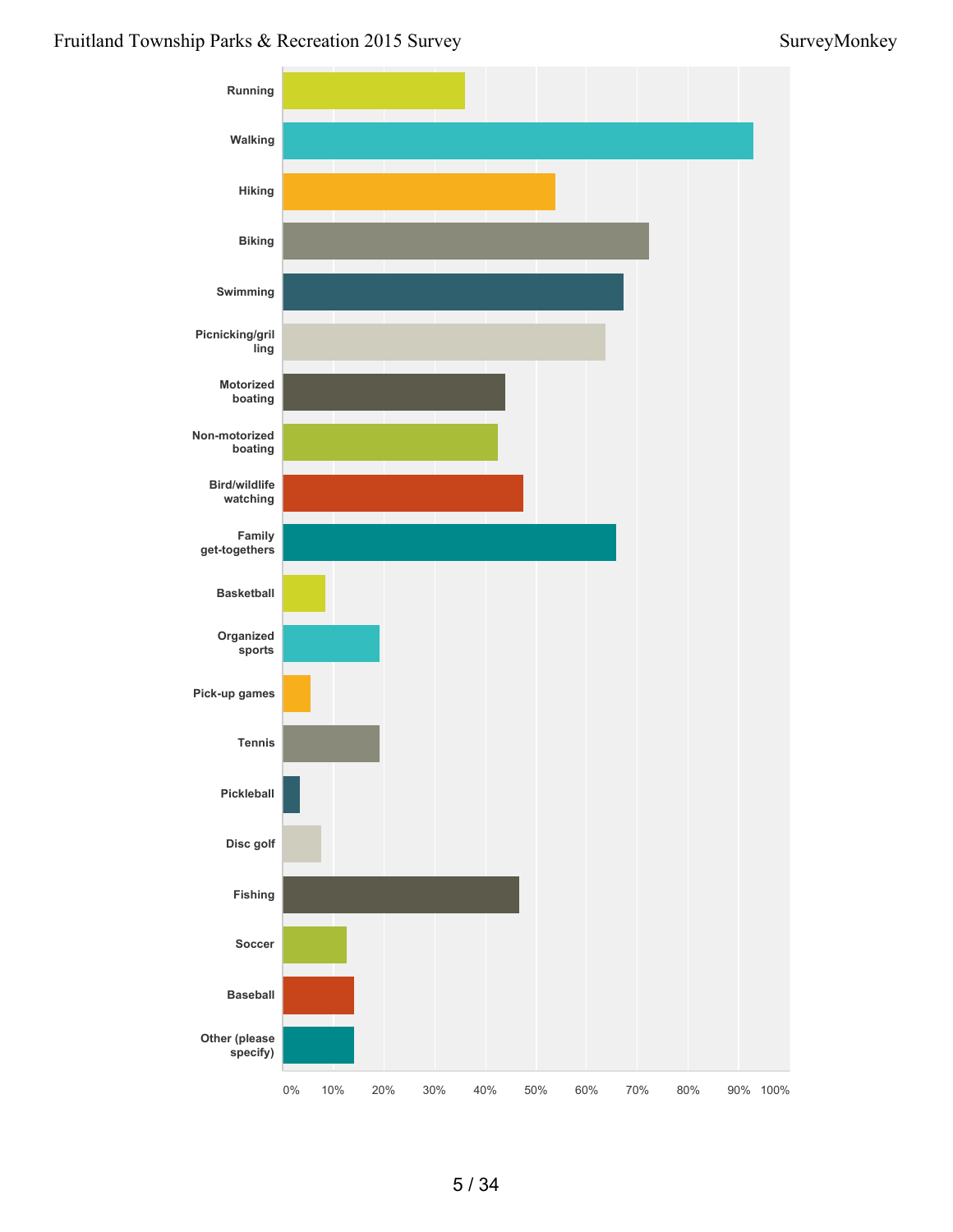| <b>Answer Choices</b>         | <b>Responses</b> |         |
|-------------------------------|------------------|---------|
| Running                       | 36.17%           | 51      |
| Walking                       | 92.91%           | 131     |
| Hiking                        | 53.90%           | 76      |
| Biking                        | 72.34%           | 102     |
| Swimming                      | 67.38%           | 95      |
| Picnicking/grilling           | 63.83%           | 90      |
| Motorized boating             | 43.97%           | 62      |
| Non-motorized boating         | 42.55%           | 60      |
| Bird/wildlife watching        | 47.52%           | 67      |
| Family get-togethers          | 65.96%           | 93      |
| Basketball                    | 8.51%            | 12      |
| Organized sports              | 19.15%           | 27      |
| Pick-up games                 | 5.67%            | $\,8\,$ |
| Tennis                        | 19.15%           | 27      |
| Pickleball                    | 3.55%            | 5       |
| Disc golf                     | 7.80%            | 11      |
| Fishing                       | 46.81%           | 66      |
| Soccer                        | 12.77%           | 18      |
| Baseball                      | 14.18%           | 20      |
| Other (please specify)        | 14.18%           | 20      |
| <b>Total Respondents: 141</b> |                  |         |

| #              | Other (please specify)                 | Date               |
|----------------|----------------------------------------|--------------------|
| 1              | golf                                   | 7/26/2015 2:14 PM  |
| 2              | triathlon, cross country ski, snowshoe | 7/25/2015 2:32 PM  |
| 3              | Hunting                                | 7/24/2015 11:18 AM |
| $\overline{4}$ | Hockey, ice skating                    | 7/22/2015 10:42 PM |
| 5              | lacrosse                               | 7/16/2015 12:52 PM |
| 6              | golf                                   | 7/15/2015 10:06 AM |
| $\overline{7}$ | Lacrosse, Dancing                      | 7/14/2015 7:24 PM  |
| 8              | Golf                                   | 7/14/2015 3:14 PM  |
| $9\,$          | nordic skiing                          | 7/14/2015 2:55 PM  |
| 10             | sitting looking at view                | 7/13/2015 9:54 AM  |
| 11             | lawn games                             | 7/10/2015 8:06 PM  |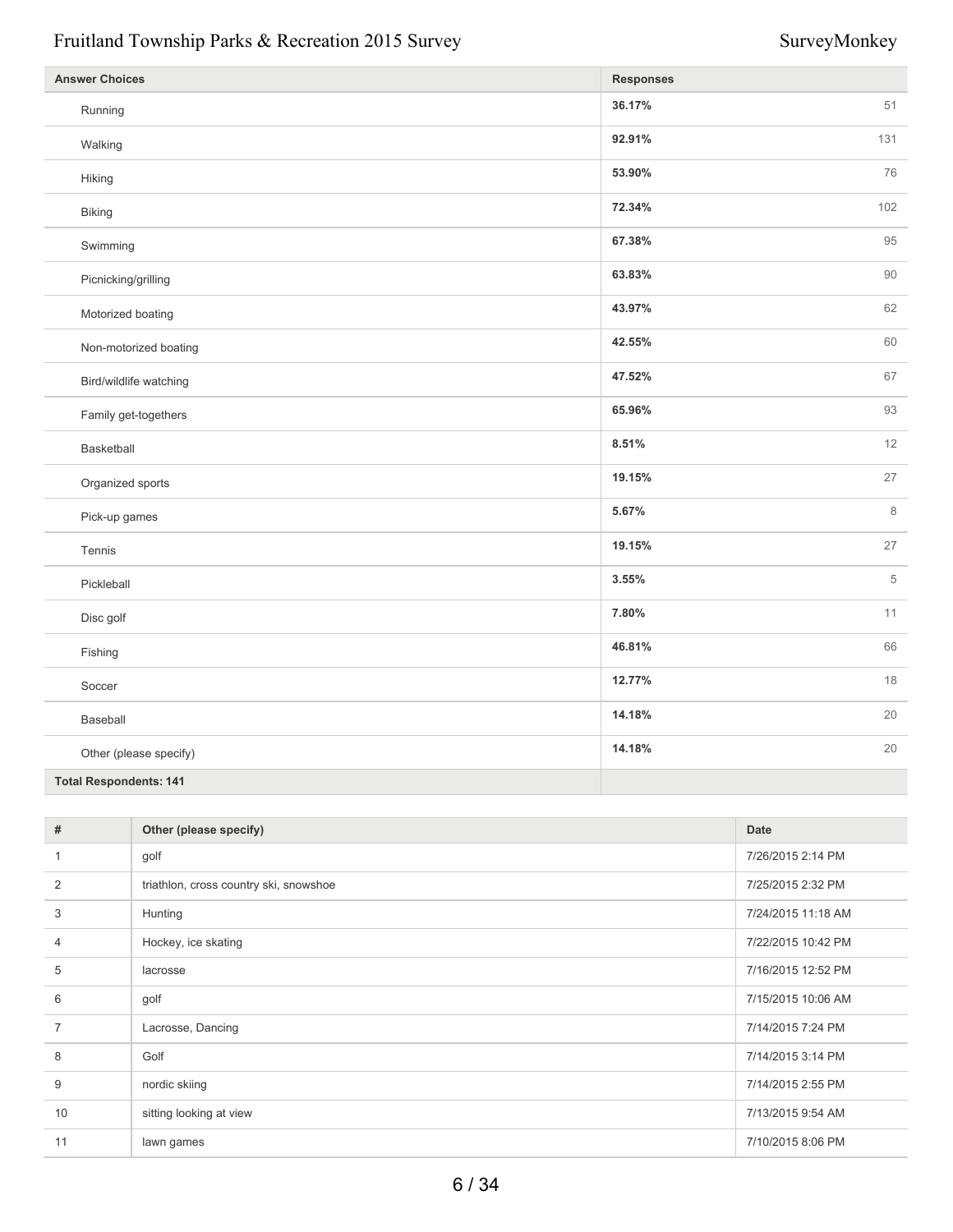| 12 | cross-country skiing, ice skating, downhill skiing | 7/10/2015 7:21 PM |
|----|----------------------------------------------------|-------------------|
| 13 | horse shoes                                        | 7/6/2015 9:28 AM  |
| 14 | Hunting, shooting                                  | 7/5/2015 2:37 PM  |
| 15 | golf                                               | 7/5/2015 11:00 AM |
| 16 | Softball                                           | 7/3/2015 10:22 PM |
| 17 | NONE within Fruitland Township                     | 7/2/2015 9:20 PM  |
| 18 | Hockey                                             | 7/2/2015 7:04 PM  |
| 19 | golf                                               | 7/2/2015 4:29 PM  |
| 20 | gardening                                          | 7/2/2015 4:04 PM  |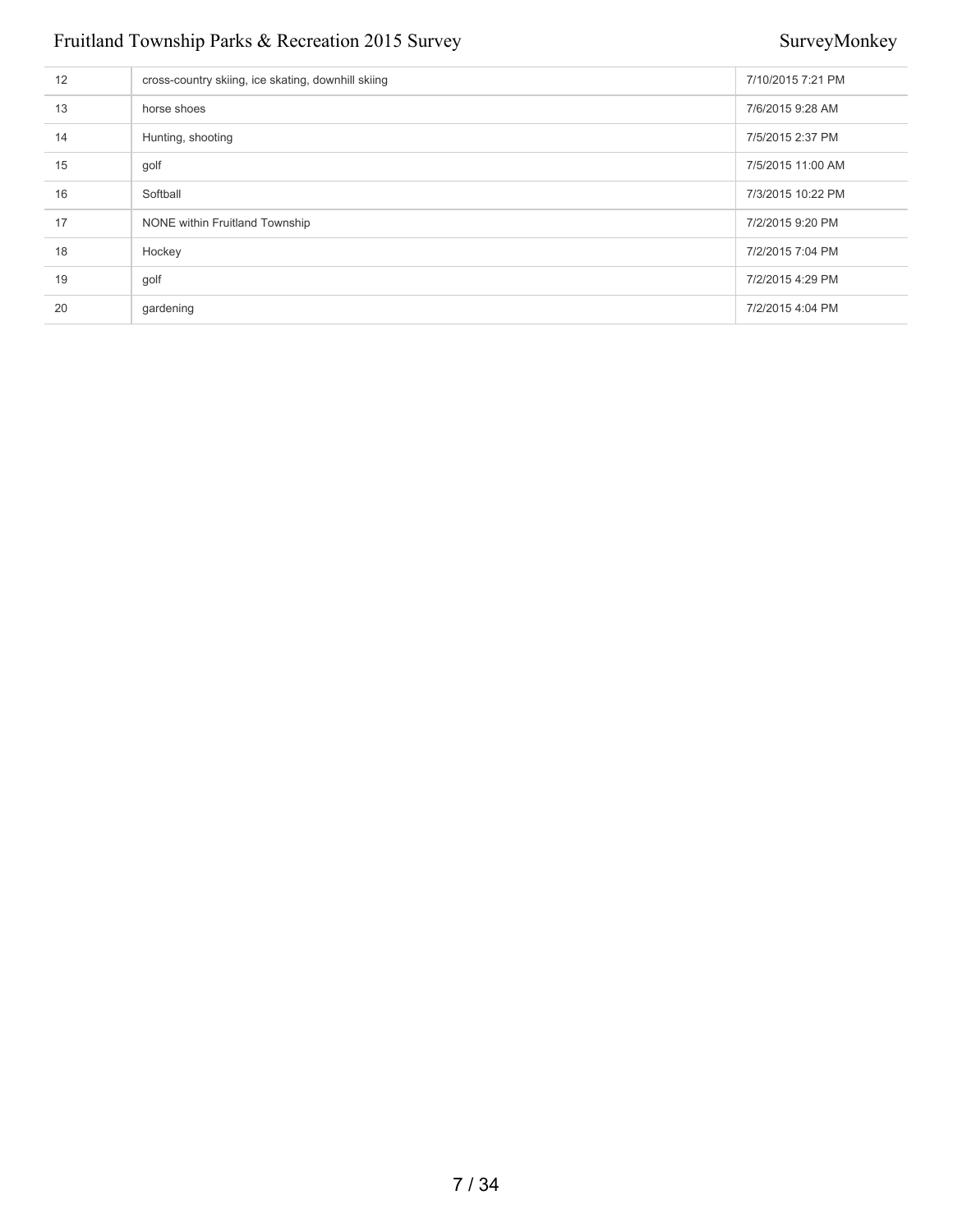### **Q5 Have you or any member(s) of your household visited a Fruitland Township park in the last year?**



| <b>Answer Choices</b> | <b>Responses</b> |
|-----------------------|------------------|
| Yes                   | 77.86%<br>109    |
| No                    | 22.14%<br>31     |
| <b>Total</b>          | 140              |

| # | Other (please specify)        | <b>Date</b>       |
|---|-------------------------------|-------------------|
|   | all-three--several times each | 7/10/2015 7:21 PM |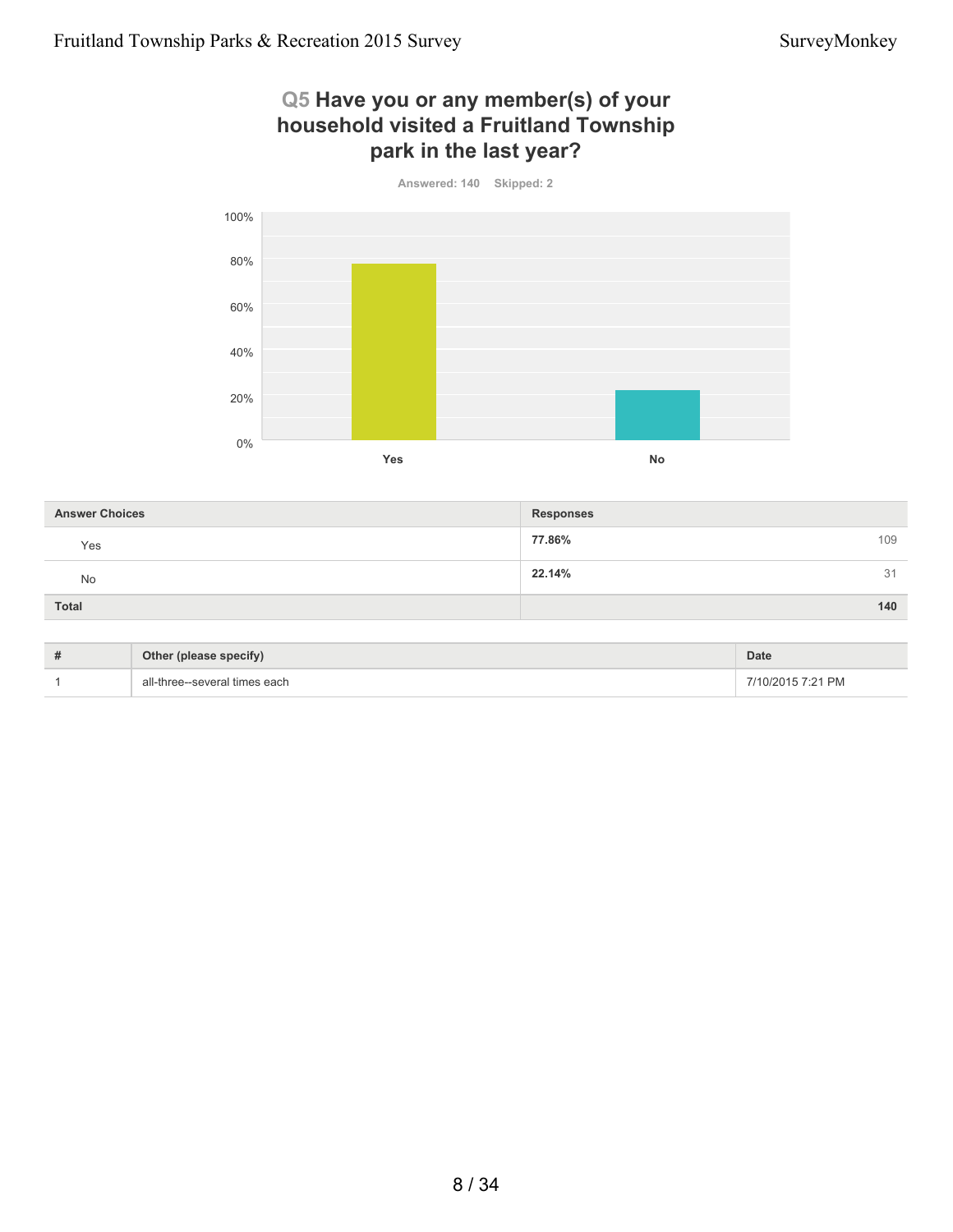### **Q6 Which of the following have you or a member of your household engaged in at a Fruitland Township park?**

**Answered: 114 Skipped: 28**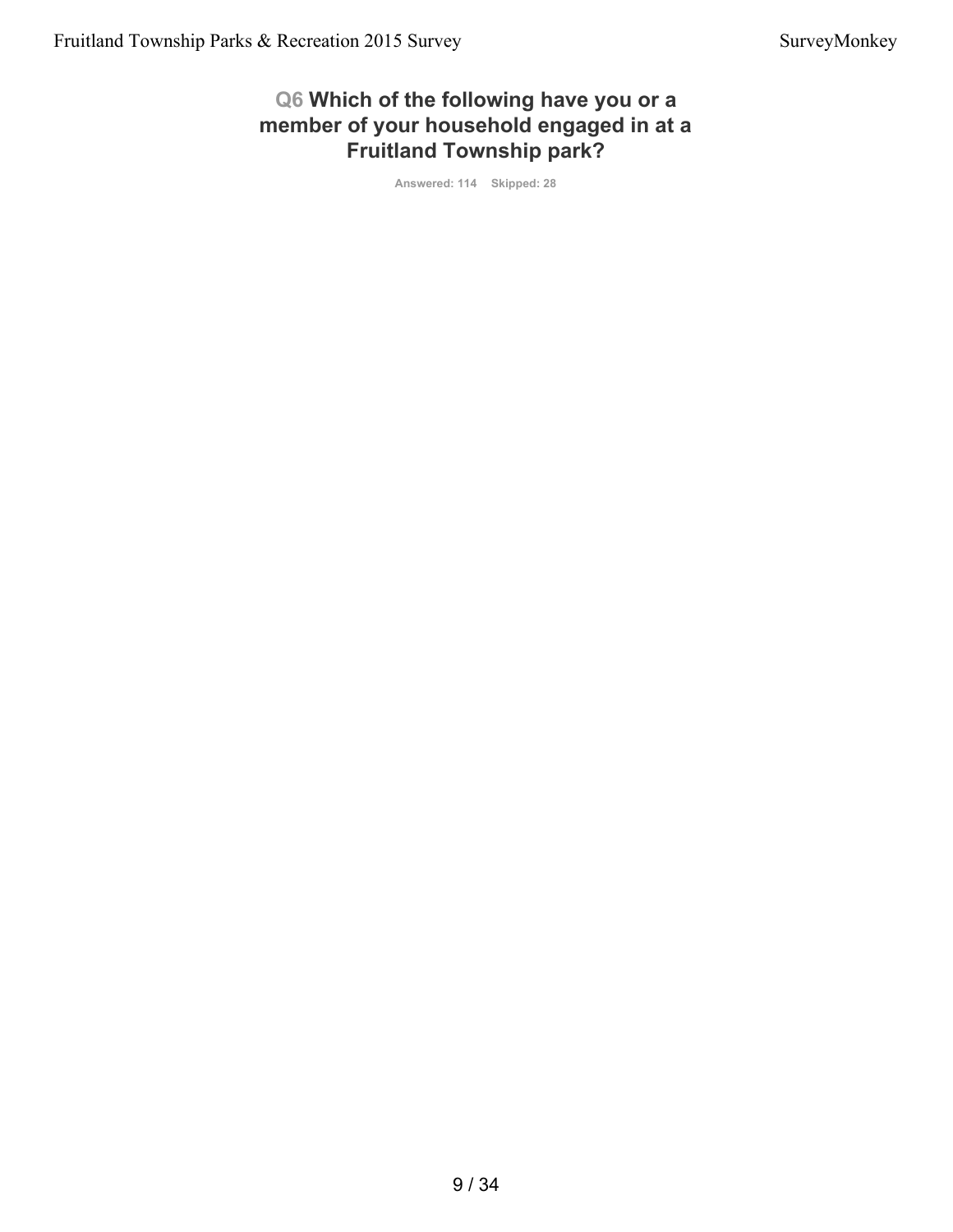### Fruitland Township Parks & Recreation 2015 Survey Survey Survey Survey Survey Survey Survey Survey Survey Survey

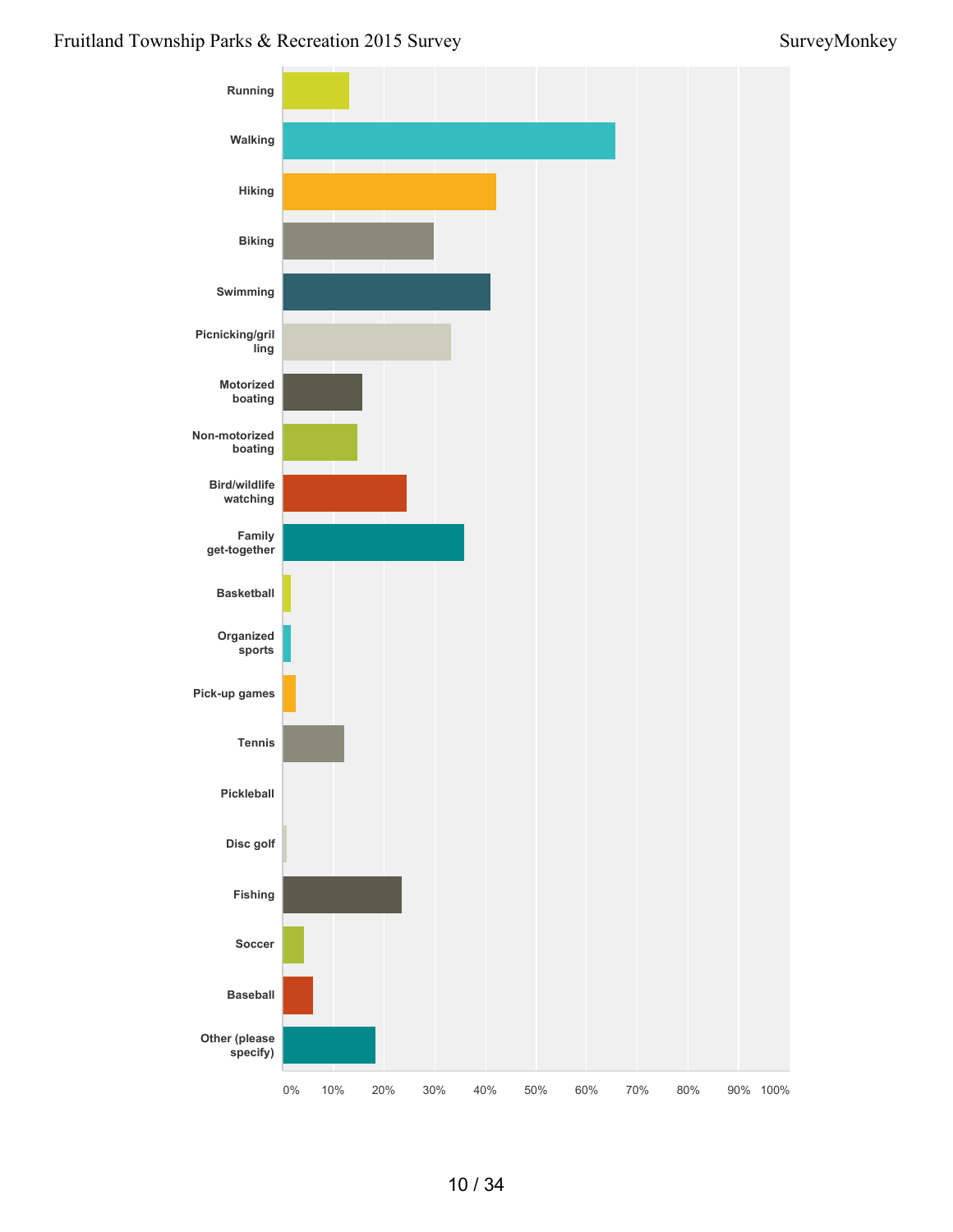| <b>Answer Choices</b>         | <b>Responses</b>         |
|-------------------------------|--------------------------|
| Running                       | 13.16%<br>15             |
| Walking                       | 65.79%<br>75             |
| Hiking                        | 42.11%<br>48             |
| Biking                        | 34<br>29.82%             |
| Swimming                      | 41.23%<br>47             |
| Picnicking/grilling           | 38<br>33.33%             |
| Motorized boating             | 15.79%<br>18             |
| Non-motorized boating         | 14.91%<br>$17$           |
| Bird/wildlife watching        | 24.56%<br>28             |
| Family get-together           | 41<br>35.96%             |
| Basketball                    | $\overline{2}$<br>1.75%  |
| Organized sports              | 1.75%<br>$\overline{2}$  |
| Pick-up games                 | $\mathfrak{Z}$<br>2.63%  |
| Tennis                        | 12.28%<br>14             |
| Pickleball                    | $\mathbf{0}$<br>$0.00\%$ |
| Disc golf                     | $\mathbf{1}$<br>0.88%    |
| Fishing                       | 27<br>23.68%             |
| Soccer                        | $\,$ 5 $\,$<br>4.39%     |
| Baseball                      | $\overline{7}$<br>6.14%  |
| Other (please specify)        | 21<br>18.42%             |
| <b>Total Respondents: 114</b> |                          |

| #              | Other (please specify)           | Date               |
|----------------|----------------------------------|--------------------|
| 1              | blueberry festival               | 7/26/2015 6:33 PM  |
| 2              | relocation of chipmunks          | 7/25/2015 2:32 PM  |
| 3              | dog walking                      | 7/24/2015 2:57 PM  |
| $\overline{4}$ | Park swing set, play area        | 7/24/2015 1:04 PM  |
| 5              | Playground                       | 7/24/2015 11:18 AM |
| 6              | geocaching                       | 7/20/2015 3:01 PM  |
| $\overline{7}$ | horse shoes                      | 7/19/2015 8:30 AM  |
| 8              | children swings, slides and such | 7/13/2015 9:41 PM  |
| 9              | sitting looking at view          | 7/13/2015 9:54 AM  |
| 10             | group meetings                   | 7/10/2015 8:06 PM  |
| 11             | cross-country skiing             | 7/10/2015 7:21 PM  |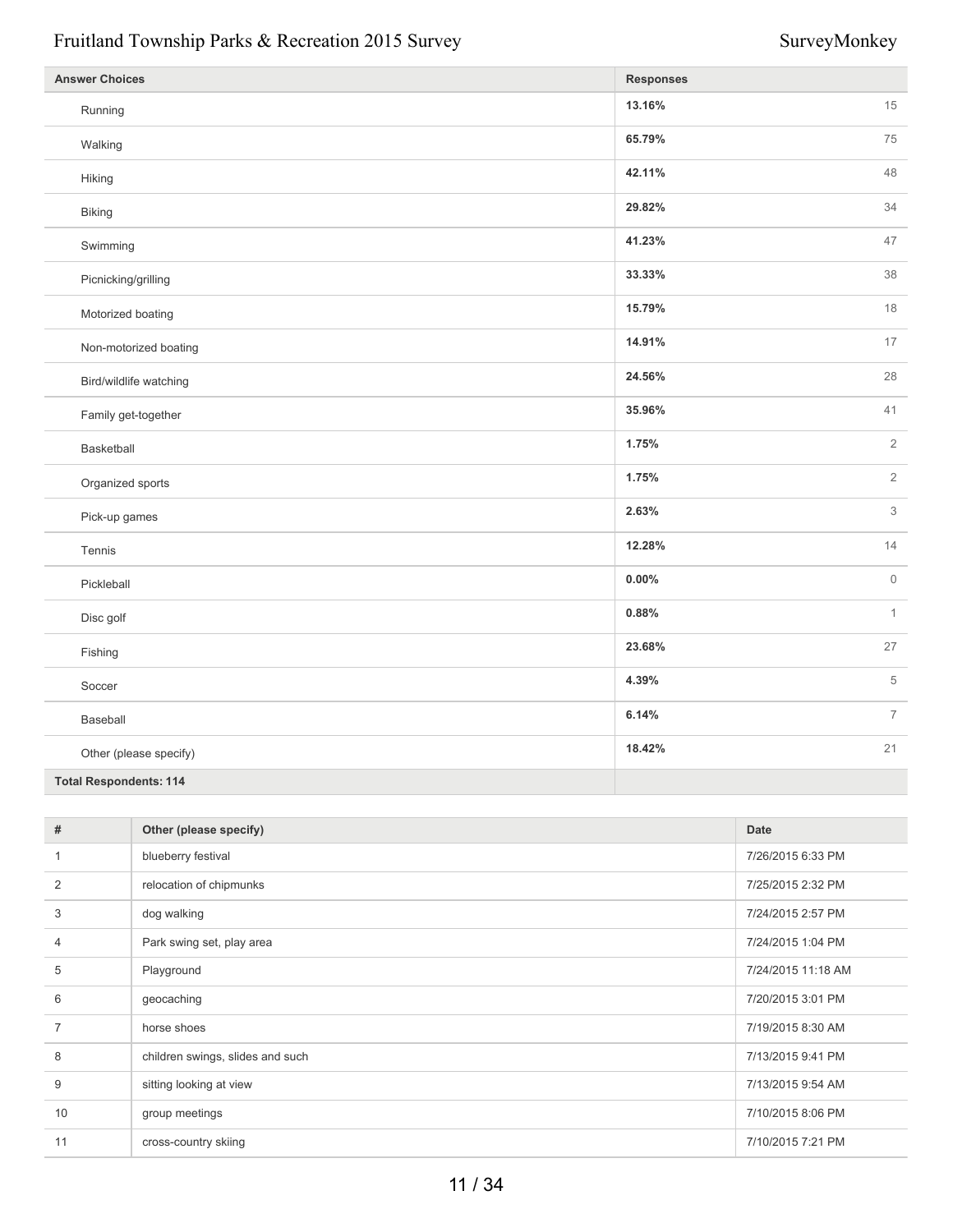| 12 | Visiting off and on over a number of years of my life | 7/10/2015 12:43 PM |
|----|-------------------------------------------------------|--------------------|
| 13 | none                                                  | 7/8/2015 10:24 AM  |
| 14 | none                                                  | 7/6/2015 9:17 PM   |
| 15 | Swings and slides with visiting grandchildren         | 7/6/2015 6:40 PM   |
| 16 | Artist working plein air                              | 7/5/2015 8:22 PM   |
| 17 | taking dog swimming                                   | 7/5/2015 11:21 AM  |
| 18 | soccer                                                | 7/4/2015 8:16 AM   |
| 19 | Softball                                              | 7/3/2015 10:22 PM  |
| 20 | NONE within Fruitland Township11111                   | 7/2/2015 9:20 PM   |
| 21 | Hunting                                               | 7/2/2015 3:08 PM   |
|    |                                                       |                    |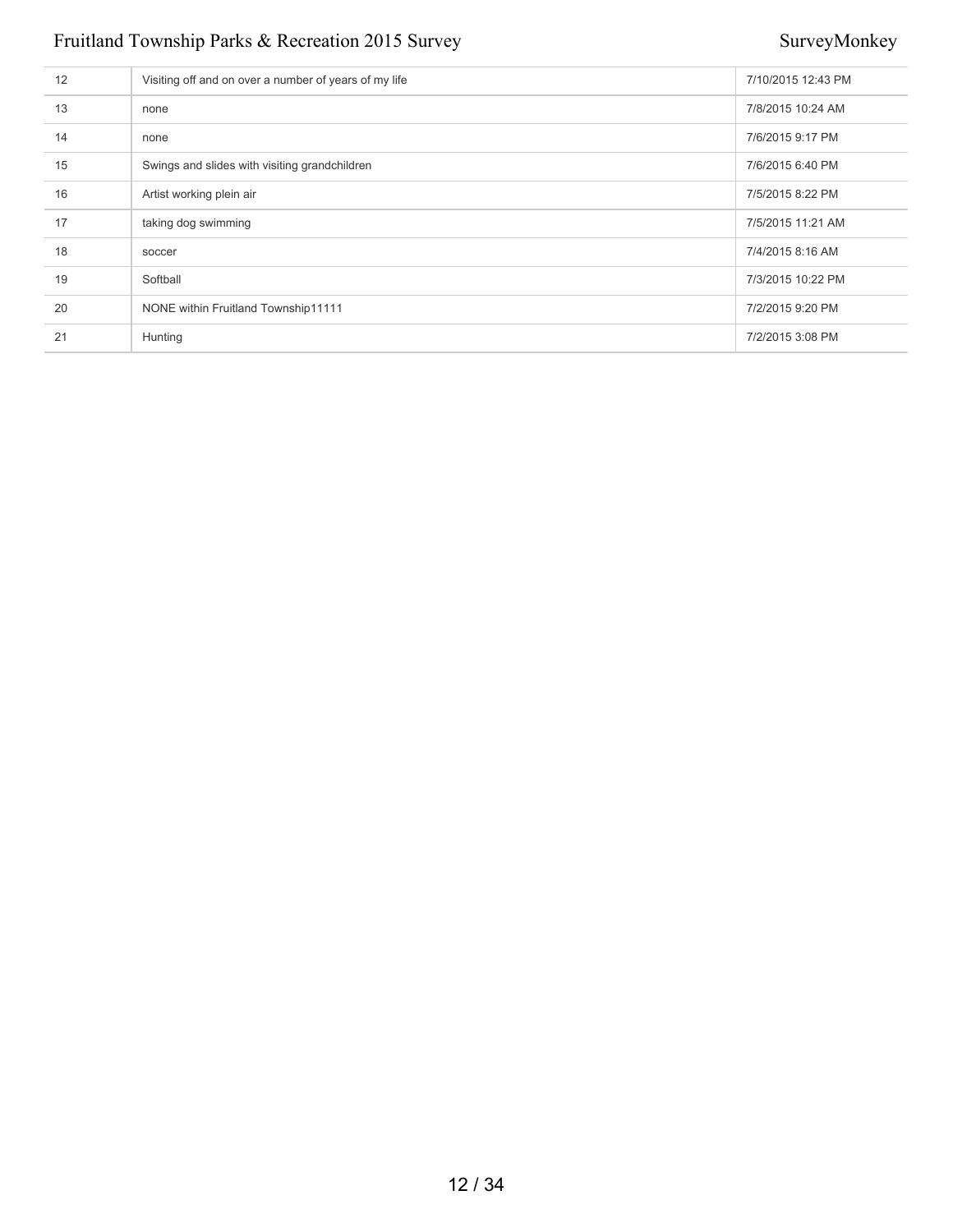



### **33.87%** 42 **43.55%** 54 **8.87%** 11 **13.71%** 17 124 **48.74%** 58 **39.50%** 47 **8.40%** 10 **3.36%** 4 119 **63.48%** 73 **24.35%** 28 **6.96%** 8 **6.09%** 7 115 **0 1-5 6-10 >10 Total Respondents** Nestrom Rd. Park Marcus Park Duck Lake Rd. Park (next to the fire barn, not the state park)

| # | Other (please specify)                                      | Date              |
|---|-------------------------------------------------------------|-------------------|
|   | State Park >10, McMillian road end >10, Lighthouse/pier >10 | 7/24/2015 5:36 PM |
|   | Duck Lake State Park                                        | 7/17/2015 1:22 PM |
| 3 | white river light station dozens on times                   | 7/4/2015 7:20 AM  |
| 4 | McMillan Road End Park several times per week               | 7/3/2015 4:20 PM  |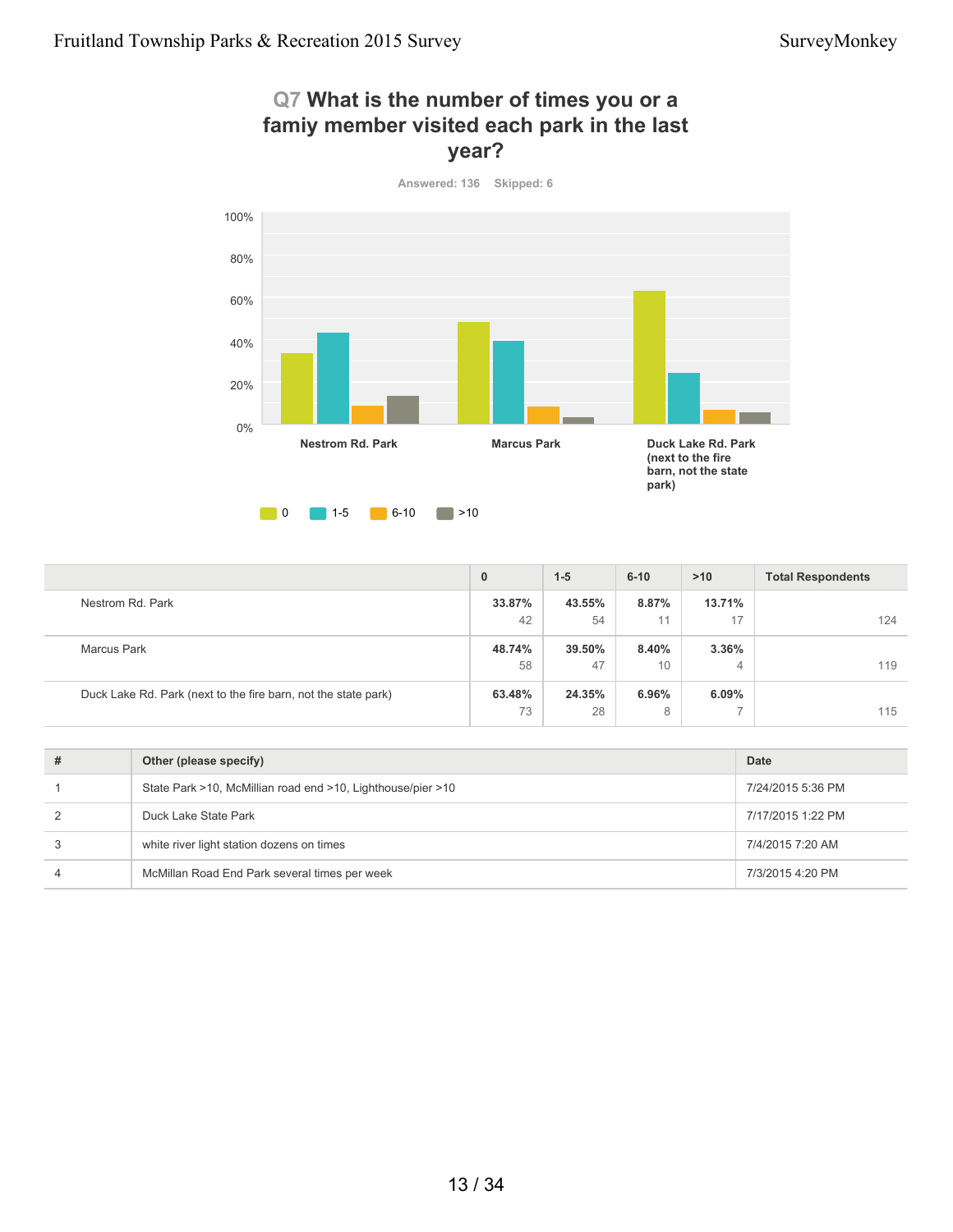

### **Q8 Which area(s) of Nestrom Road Park did you (or family member) use?**

| <b>Answer Choices</b>  | <b>Responses</b> |                |
|------------------------|------------------|----------------|
| Picnic table/grills    | 41.38%           | 36             |
| Picnic shelter         | 36.78%           | 32             |
| Beach/water activities | 36.78%           | 32             |
| Playground equipment   | 33.33%           | 29             |
| Shuffleboard court     | 1.15%            | $\mathbf{1}$   |
| Tennis court           | 22.99%           | 20             |
| Pickleball             | 1.15%            | $\mathbf{1}$   |
| <b>Baseball field</b>  | 18.39%           | 16             |
| Soccer field           | 4.60%            | $\overline{4}$ |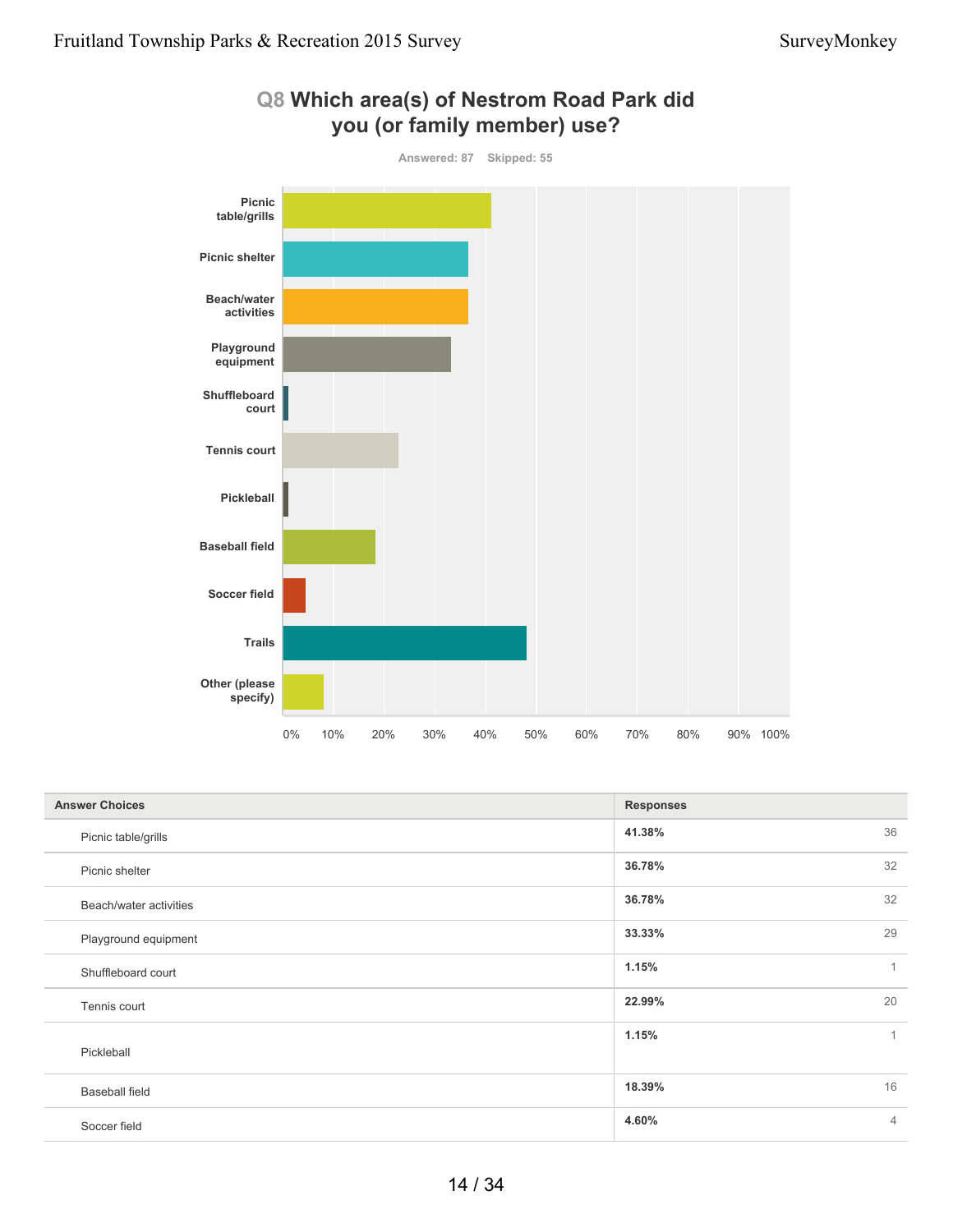| Trails                       | 48.28%<br>42 |
|------------------------------|--------------|
| Other (please specify)       | $8.05\%$     |
| <b>Total Respondents: 87</b> |              |

| #              | Other (please specify)  | Date               |
|----------------|-------------------------|--------------------|
|                | na                      | 7/24/2015 2:57 PM  |
| $\mathfrak{p}$ | sitting looking at view | 7/13/2015 9:54 AM  |
| 3              | Visiting                | 7/10/2015 12:43 PM |
| 4              | none                    | 7/8/2015 10:24 AM  |
| 5              | hike                    | 7/4/2015 8:59 AM   |
| 6              | bathrooms on bike rides | 7/4/2015 7:20 AM   |
|                | <b>ZERO !!!!!</b>       | 7/2/2015 9:20 PM   |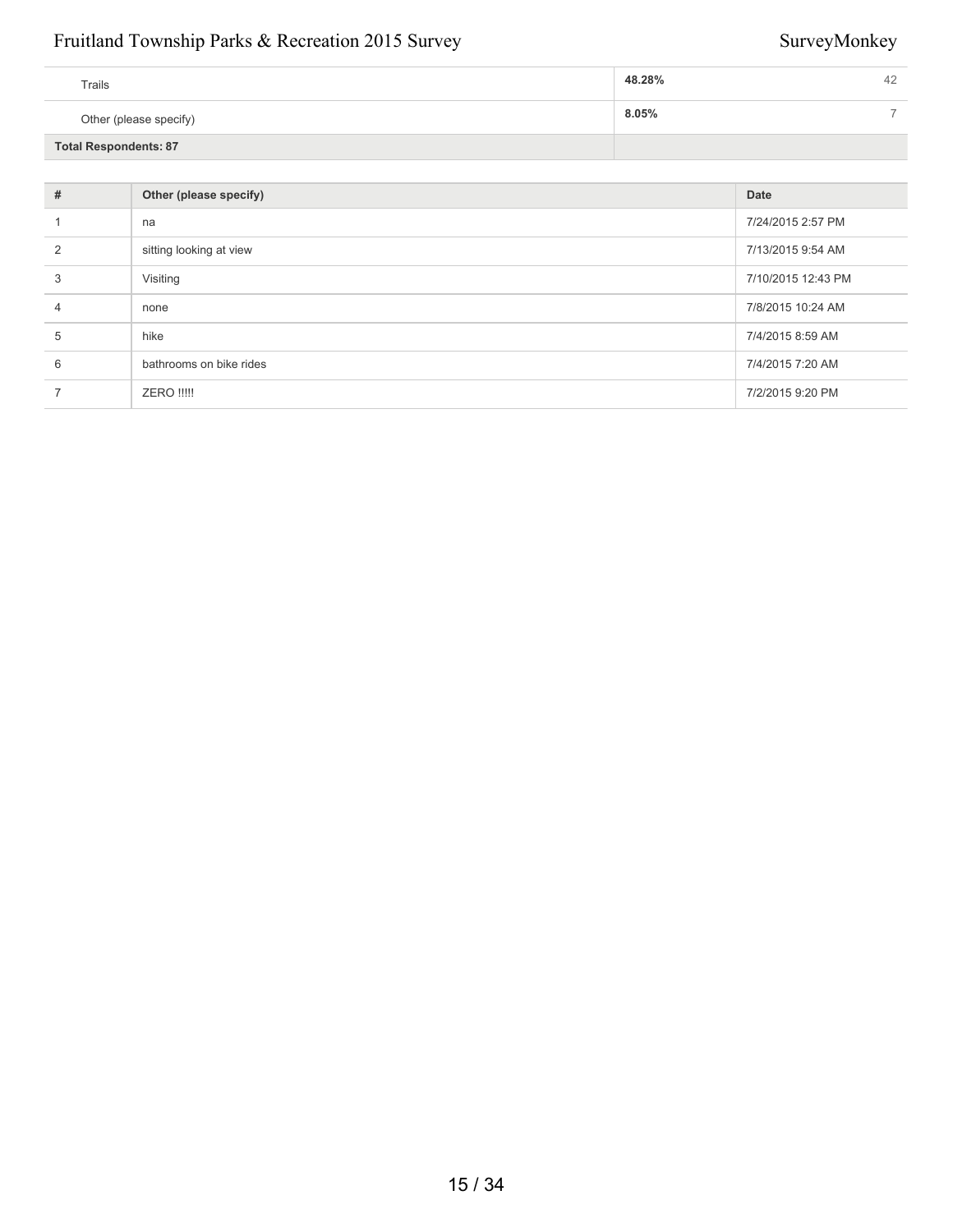

### **Q9 Which area(s) of Marcus Park did you (or family member) use?**

| <b>Answer Choices</b>        | <b>Responses</b> |    |
|------------------------------|------------------|----|
| Beach/water activities       | 75.41%           | 46 |
| Picnic table/grills          | 45.90%           | 28 |
| Playground equipment         | 24.59%           | 15 |
| Other (please specify)       | 21.31%           | 13 |
| <b>Total Respondents: 61</b> |                  |    |

| #  | Other (please specify)                                   | <b>Date</b>        |
|----|----------------------------------------------------------|--------------------|
| 1  | hiking around                                            | 7/24/2015 7:48 PM  |
| 2  | sitting looking at view                                  | 7/13/2015 9:54 AM  |
| 3  | hiking                                                   | 7/13/2015 8:57 AM  |
| 4  | Trails                                                   | 7/11/2015 7:45 PM  |
| 5  | launch place for skiing on the ice--February 2015        | 7/10/2015 7:21 PM  |
| 6  | Visiting                                                 | 7/10/2015 12:43 PM |
| 7  | none                                                     | 7/8/2015 10:24 AM  |
| 8  | Photos for art                                           | 7/5/2015 8:22 PM   |
| 9  | none/ never/ property ought to be sold/ put on tax roles | 7/4/2015 7:20 AM   |
| 10 | Rest stop for bicycle rides                              | 7/3/2015 9:21 AM   |
| 11 | ZERO!!!!                                                 | 7/2/2015 9:20 PM   |
| 12 | trails                                                   | 7/2/2015 7:57 PM   |
| 13 | fishing                                                  | 7/2/2015 11:39 AM  |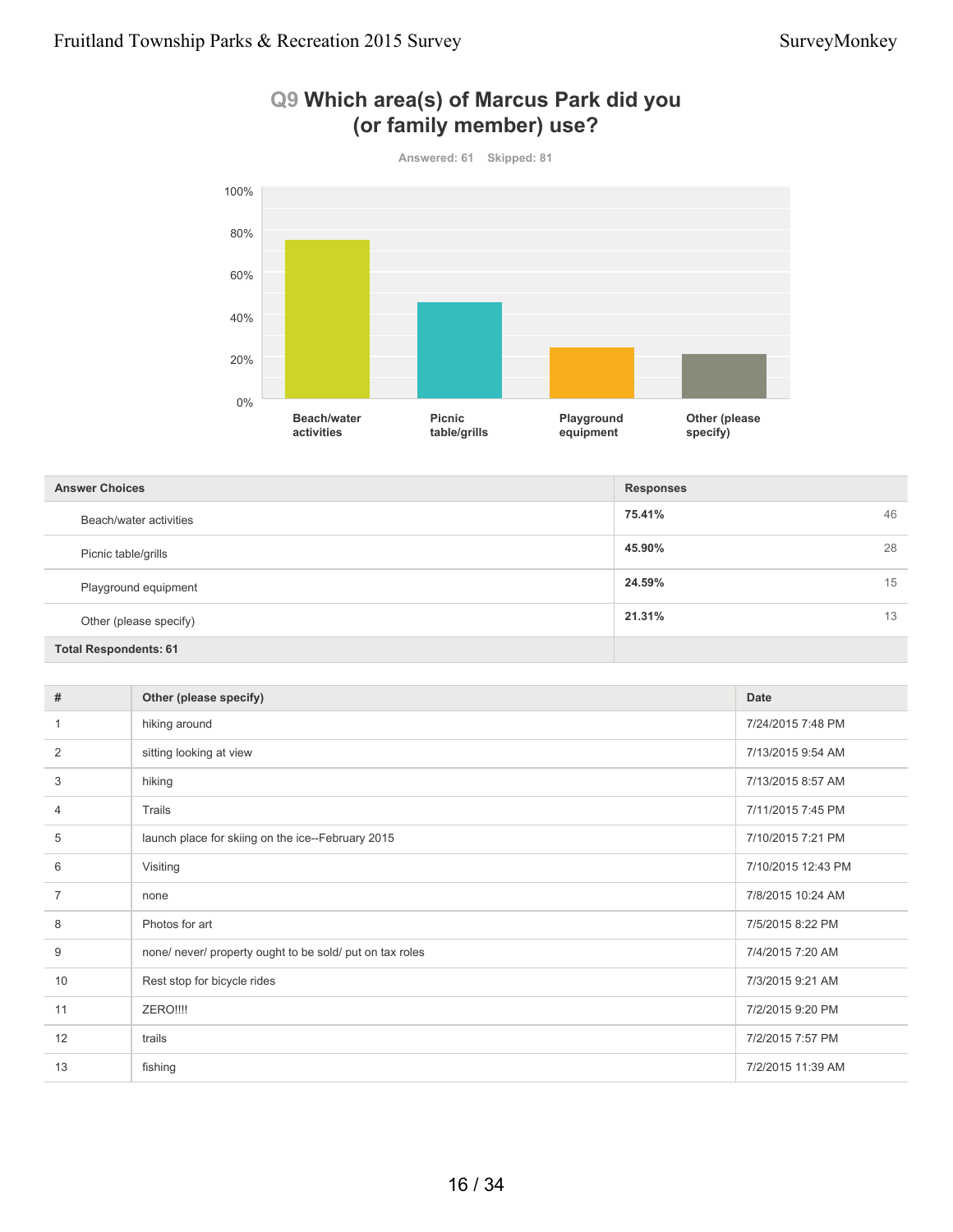# **Q10 Which area of Duck Lake Rd. Park did you use? (next to the fire barn on Duck Lake Rd.) Answered: 47 Skipped: 95**



| <b>Answer Choices</b>   | <b>Responses</b>        |
|-------------------------|-------------------------|
| <b>Basketball court</b> | 2.13%                   |
| Picnic table/grill      | 8.51%<br>$\overline{4}$ |
| Trails                  | 65.96%<br>31            |
| Other (please specify)  | 23.40%<br>11            |
| <b>Total</b>            | 47                      |

| #  | Other (please specify)                                                                                                                                                                    | Date               |
|----|-------------------------------------------------------------------------------------------------------------------------------------------------------------------------------------------|--------------------|
|    | none                                                                                                                                                                                      | 7/29/2015 11:24 PM |
| 2  | na                                                                                                                                                                                        | 7/24/2015 2:57 PM  |
| 3  | should be sold. I never used it in over 30 years of living here.                                                                                                                          | 7/13/2015 9:54 AM  |
| 4  | baseball field                                                                                                                                                                            | 7/12/2015 5:13 PM  |
| 5  | none                                                                                                                                                                                      | 7/8/2015 10:24 AM  |
| 6  | None                                                                                                                                                                                      | 7/4/2015 10:22 AM  |
| 7  | beach area                                                                                                                                                                                | 7/4/2015 9:14 AM   |
| 8  | none/ never/ too far away from our house                                                                                                                                                  | 7/4/2015 7:20 AM   |
| 9  | Forget and wip off the Duck Lake Road Park on the Master Plan completely Waste of residents tax money and<br>someone continues to want to throw our money away on that area. STUPID idea! | 7/2/2015 9:20 PM   |
| 10 | Walkway to LZake Michigan                                                                                                                                                                 | 7/2/2015 1:02 PM   |
| 11 | fishing                                                                                                                                                                                   | 7/2/2015 11:39 AM  |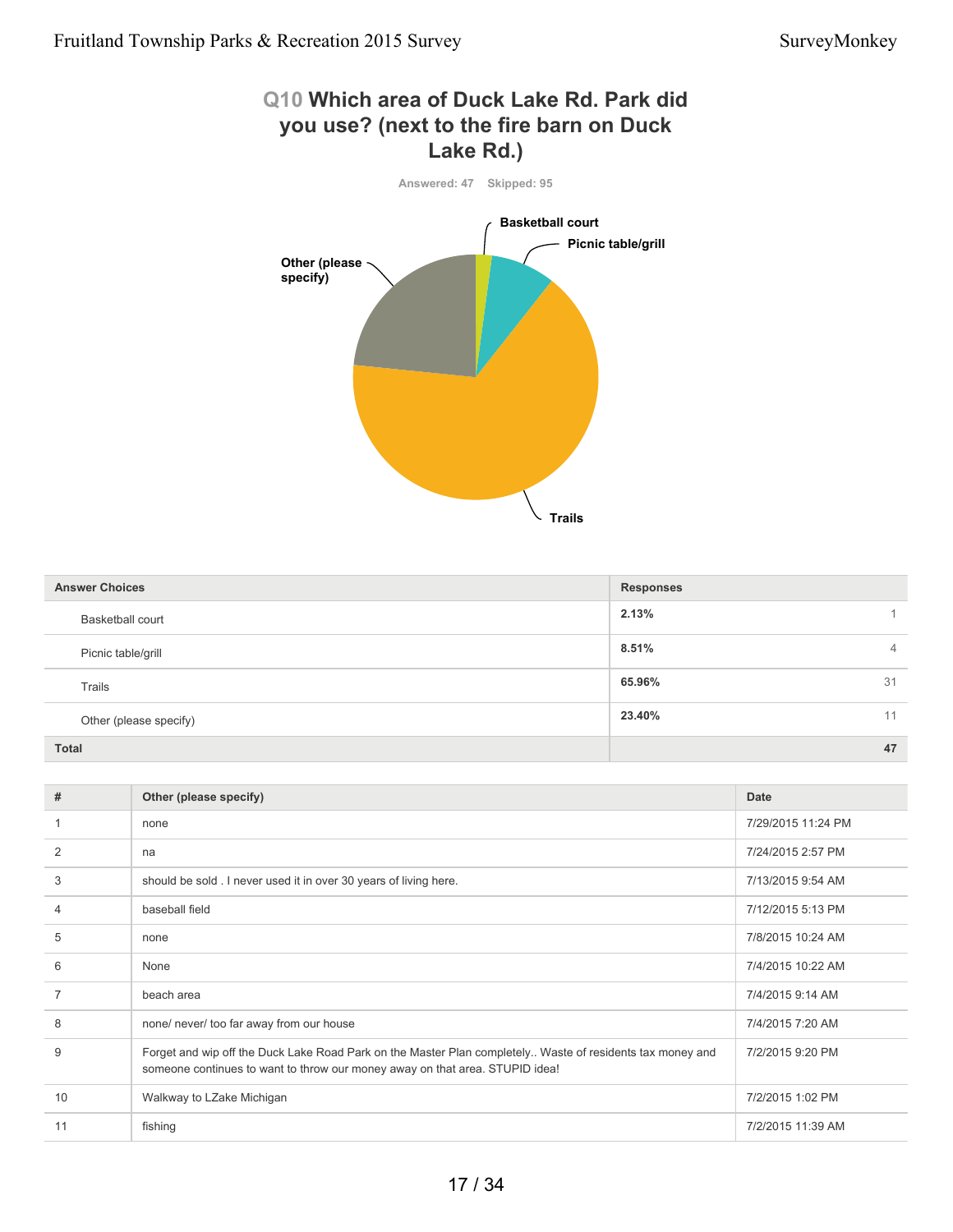### **Q11 Rate your overall impression of each park visited**

**Answered: 126 Skipped: 16**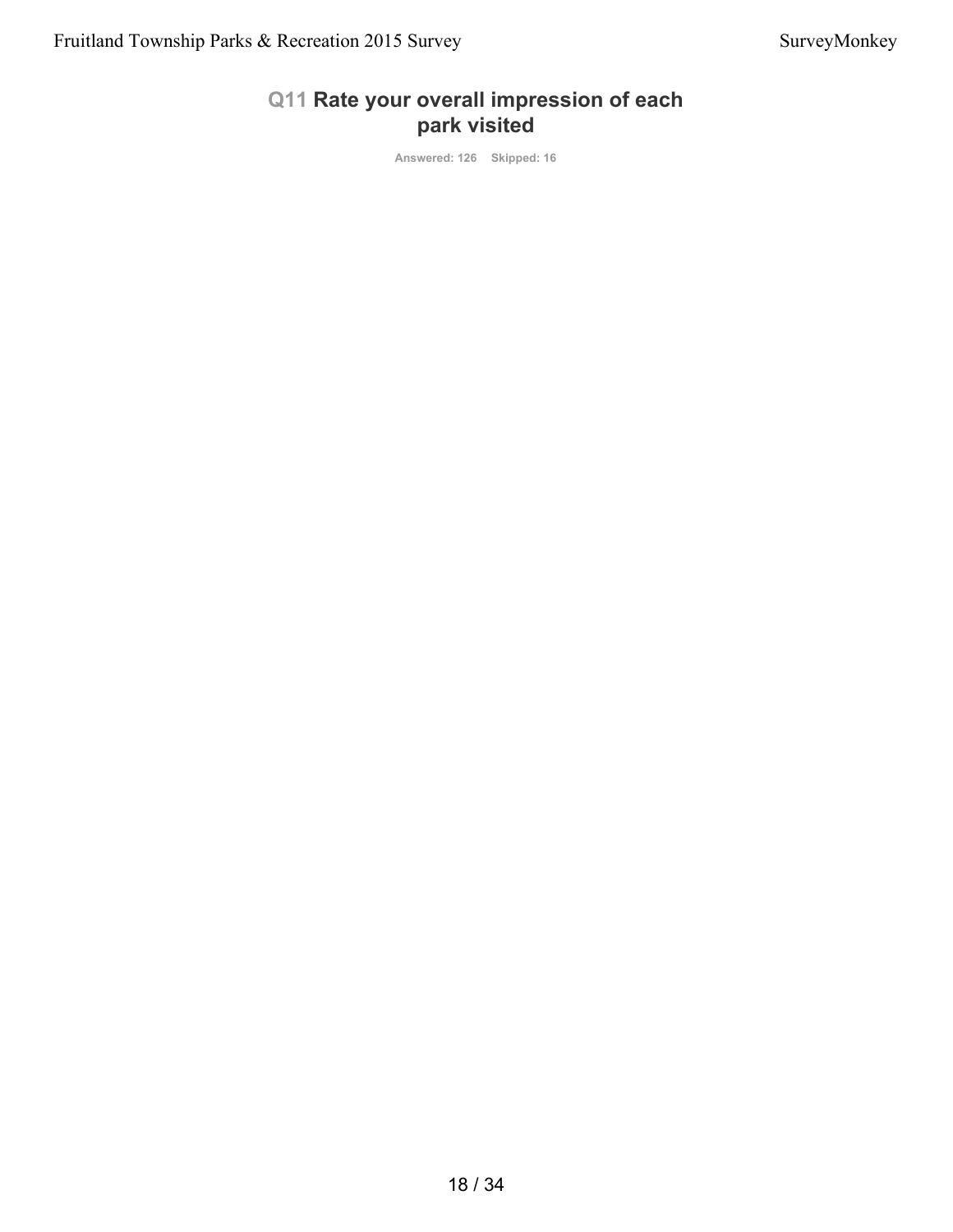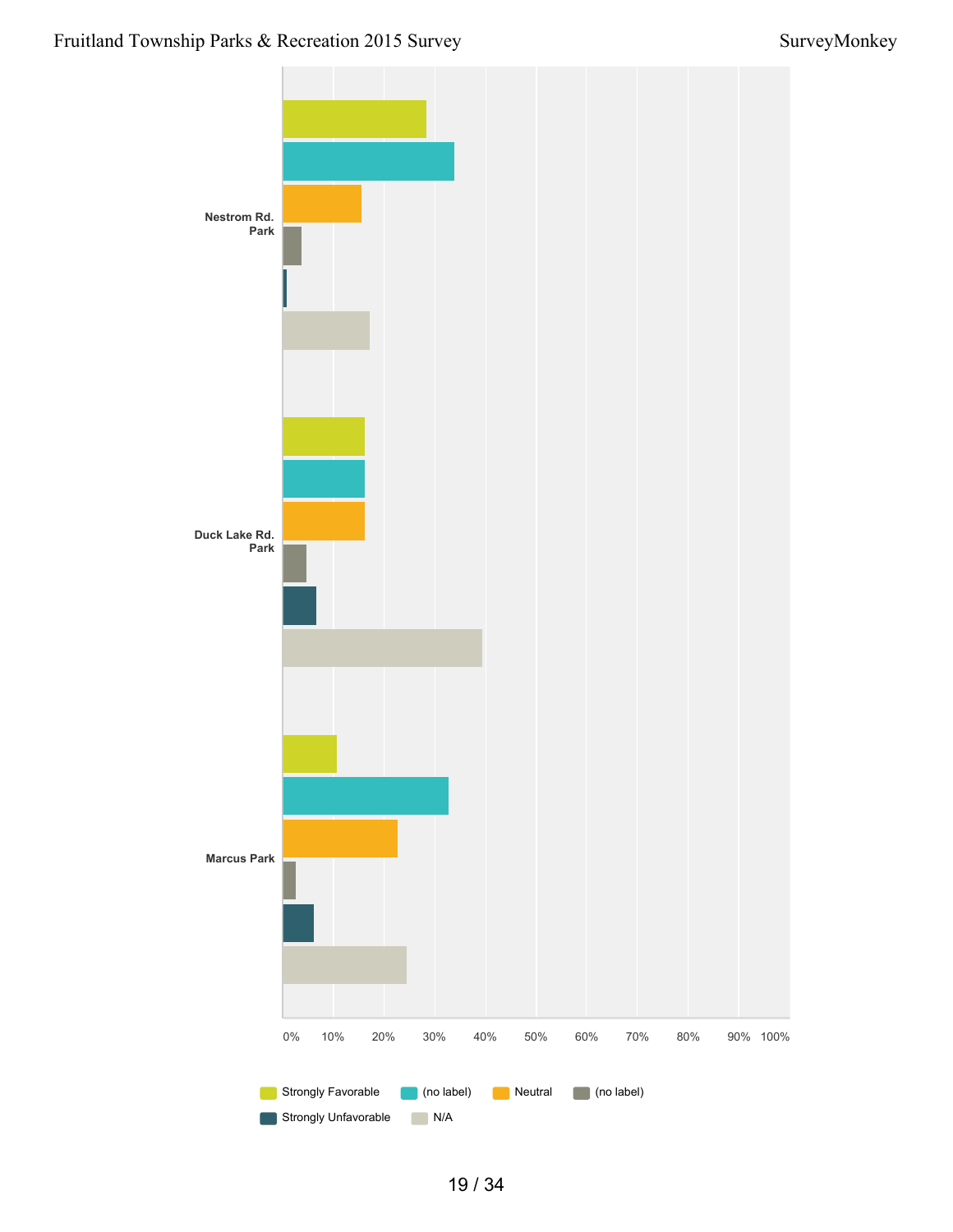|                       | <b>Strongly Favorable</b> | (no label)   | <b>Neutral</b> | (no label) | <b>Strongly Unfavorable</b> | N/A          | <b>Total</b> | <b>Weighted Average</b> |
|-----------------------|---------------------------|--------------|----------------|------------|-----------------------------|--------------|--------------|-------------------------|
| Nestrom Rd. Park      | 28.44%<br>31              | 33.94%<br>37 | 15.60%<br>17   | 3.67%<br>4 | 0.92%                       | 17.43%<br>19 | 109          | 1.97                    |
| Duck Lake Rd.<br>Park | 16.35%<br>17              | 16.35%<br>17 | 16.35%<br>17   | 4.81%<br>5 | 6.73%                       | 39.42%<br>41 | 104          | 2.49                    |
| Marcus Park           | 10.91%<br>12              | 32.73%<br>36 | 22.73%<br>25   | 2.73%<br>3 | 6.36%                       | 24.55%<br>27 | 110          | 2.48                    |

| # | Other (please specify)                                                                                                                                                                                                                                                                            | Date               |
|---|---------------------------------------------------------------------------------------------------------------------------------------------------------------------------------------------------------------------------------------------------------------------------------------------------|--------------------|
|   | McMillian, Lighthouse/pier, State park all Strongly fravorable                                                                                                                                                                                                                                    | 7/24/2015 5:36 PM  |
|   | I tend to stay by the beach on Lake Michigan and the area around the channel sat the mouth of Duck Lake.<br>Sometimes I jog through Duck Lake State Park. I need continuous trails to make jogging worthwhile. I walk along<br>the beach on Lake Michigan every evening when I am resident there. | 7/13/2015 10:01 PM |
| 3 | lack of parking at marcus park                                                                                                                                                                                                                                                                    | 7/13/2015 9:54 AM  |
| 4 | The trails behind the fire barn could be used for skiing and walking and running.                                                                                                                                                                                                                 | 7/6/2015 12:49 PM  |
| 5 | white river light station???///State Park???                                                                                                                                                                                                                                                      | 7/4/2015 7:20 AM   |
| 6 | ZERO!!!                                                                                                                                                                                                                                                                                           | 7/2/2015 9:20 PM   |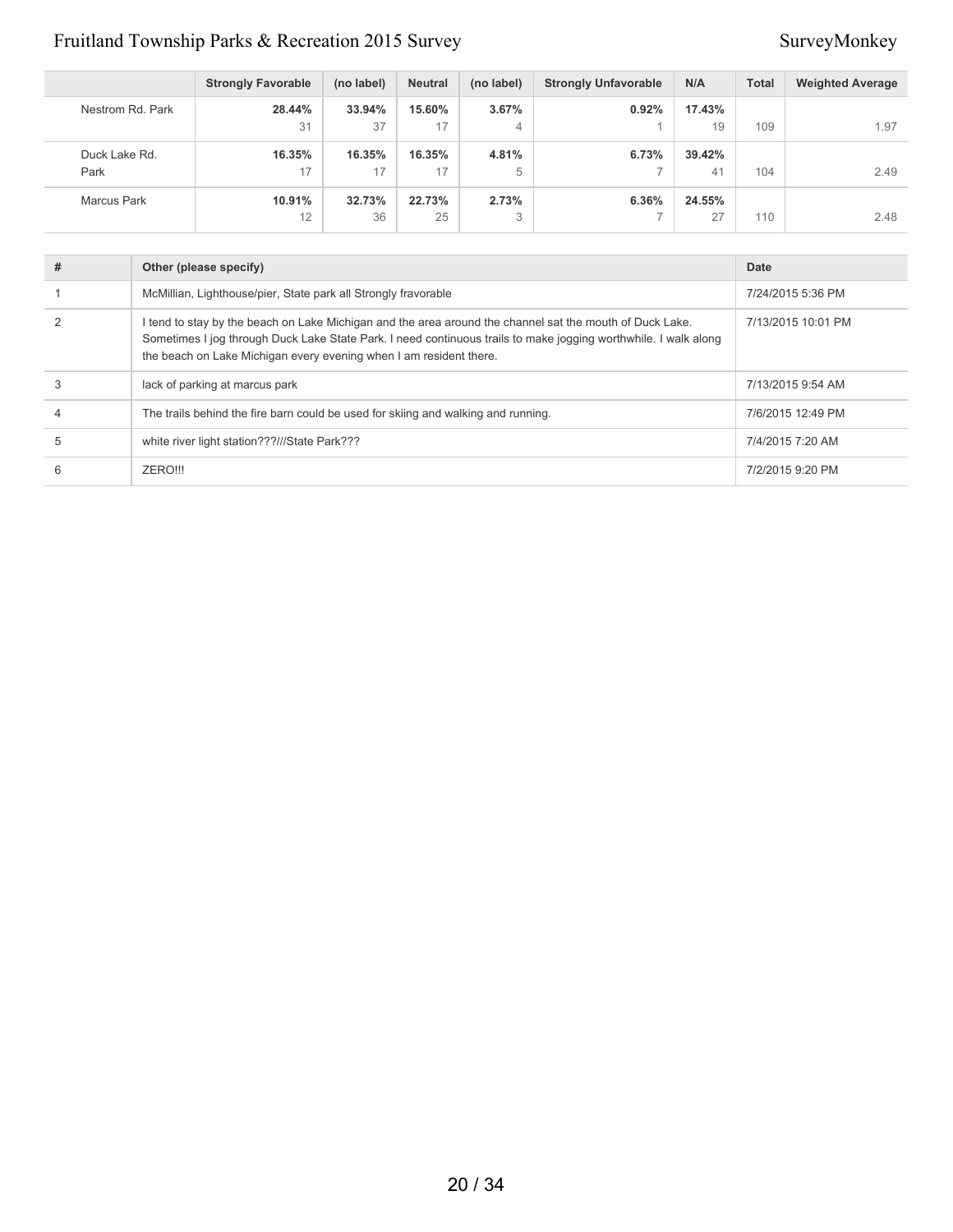

### **Q12 Rate the need to improve each of the following:**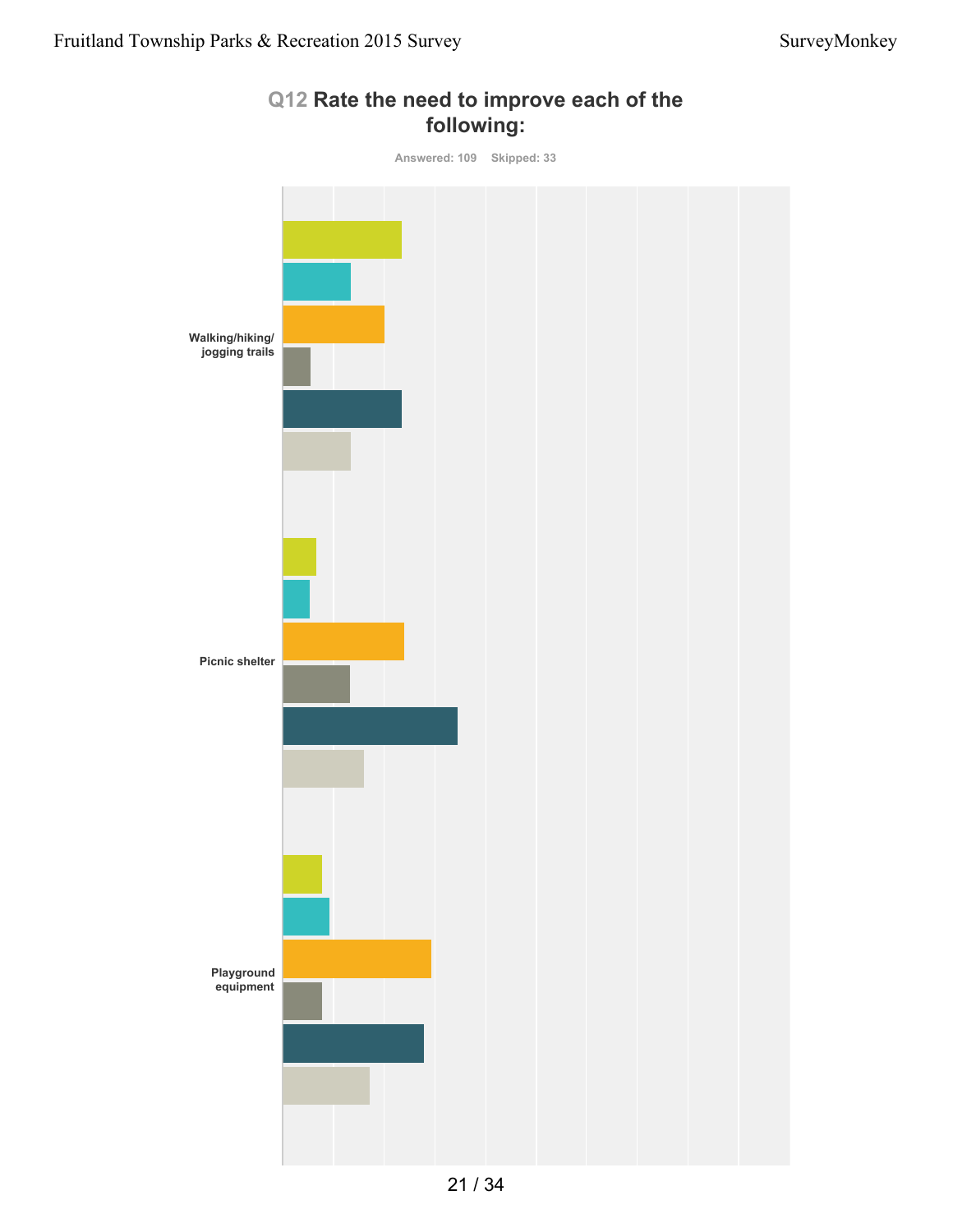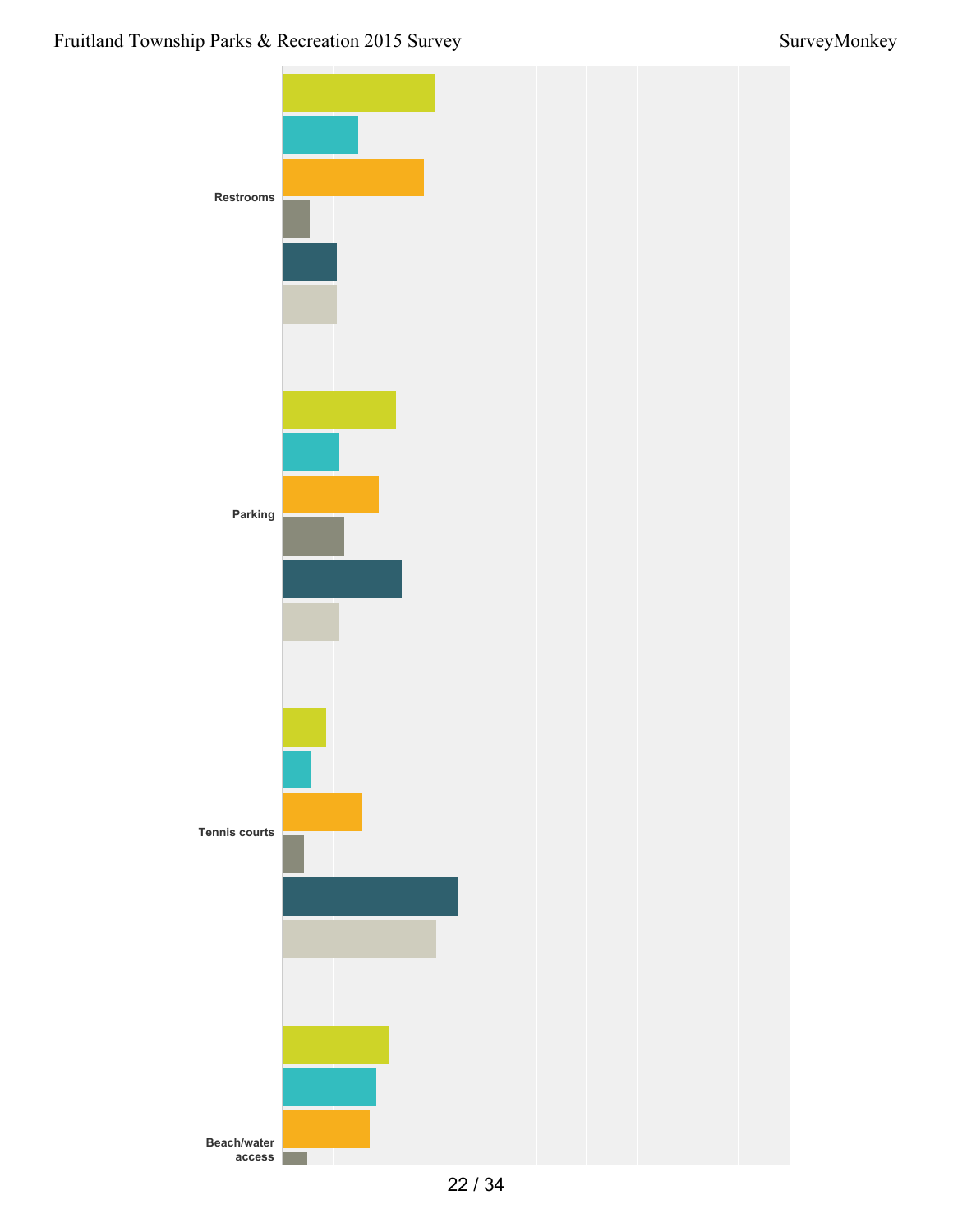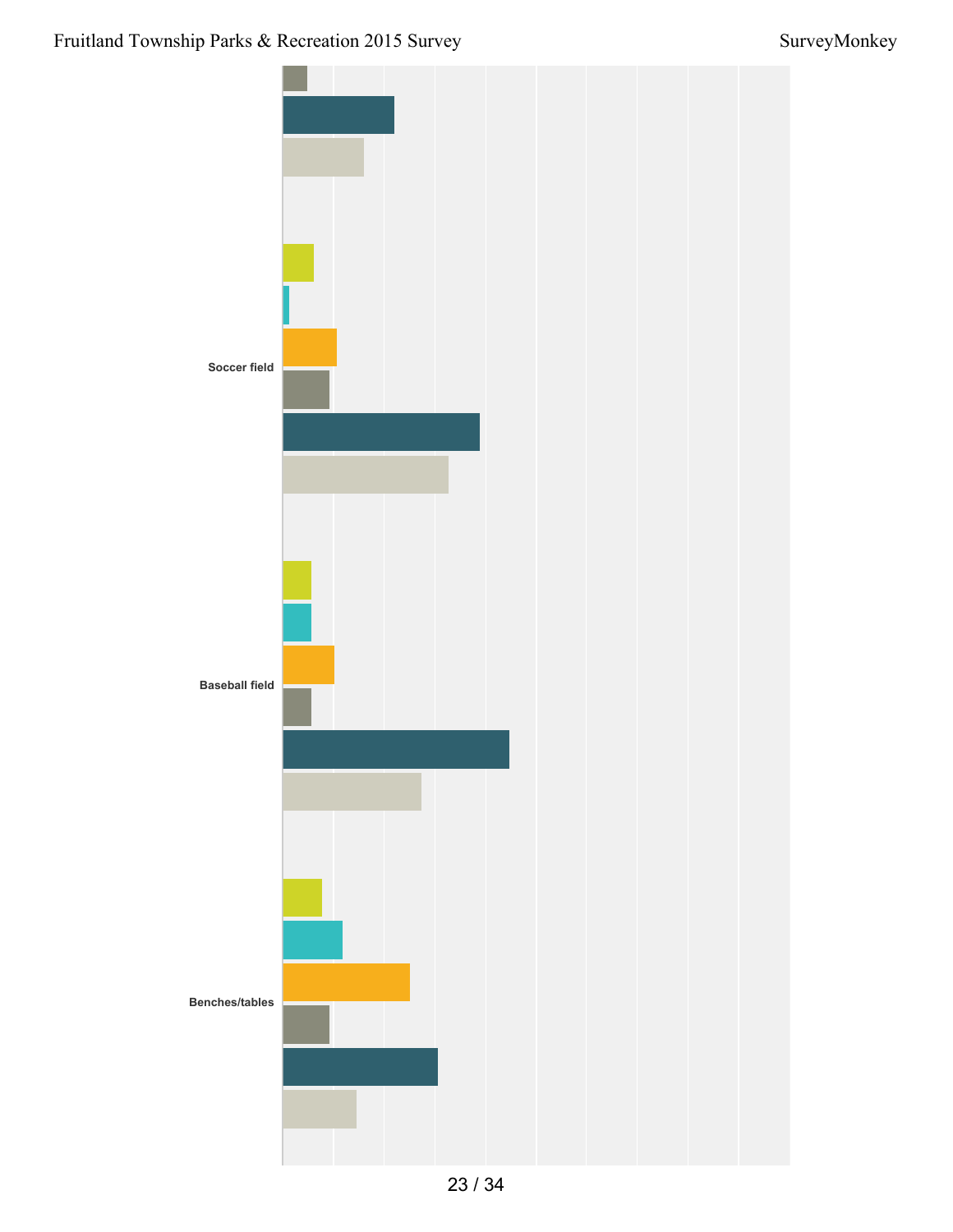### Fruitland Township Parks & Recreation 2015 Survey Survey Survey Survey Survey Survey Survey Survey Survey Survey

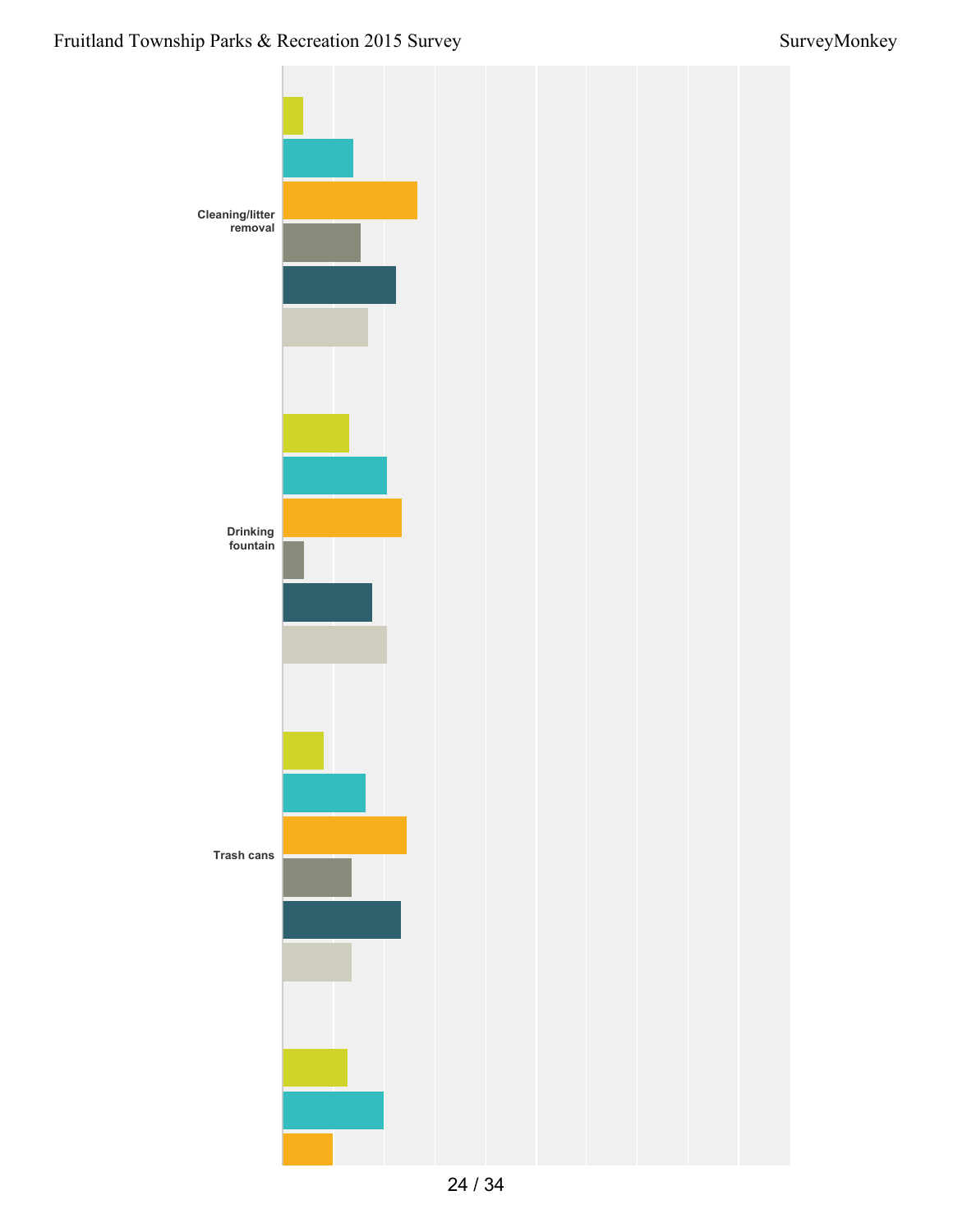### Fruitland Township Parks & Recreation 2015 Survey Survey Survey Survey Survey Survey Survey Survey Survey Survey



|                               | <b>Strong need</b> | (no label)     | Some need      | (no label)     | No need | N/A    | <b>Total</b> | <b>Weighted Average</b> |
|-------------------------------|--------------------|----------------|----------------|----------------|---------|--------|--------------|-------------------------|
| Walking/hiking/jogging trails | 23.60%             | 13.48%         | 20.22%         | 5.62%          | 23.60%  | 13.48% |              |                         |
|                               | 21                 | 12             | 18             | 5              | 21      | 12     | 89           | 2.91                    |
| Picnic shelter                | 6.67%              | 5.33%          | 24.00%         | 13.33%         | 34.67%  | 16.00% |              |                         |
|                               | 5                  | $\overline{4}$ | 18             | 10             | 26      | 12     | 75           | 3.76                    |
| Playground equipment          | 8.00%              | 9.33%          | 29.33%         | 8.00%          | 28.00%  | 17.33% |              |                         |
|                               | 6                  | $\overline{7}$ | 22             | 6              | 21      | 13     | 75           | 3.47                    |
| Restrooms                     | 30.11%             | 15.05%         | 27.96%         | 5.38%          | 10.75%  | 10.75% |              |                         |
|                               | 28                 | 14             | 26             | 5              | 10      | 10     | 93           | 2.46                    |
| Parking                       | 22.47%             | 11.24%         | 19.10%         | 12.36%         | 23.60%  | 11.24% |              |                         |
|                               | 20                 | 10             | 17             | 11             | 21      | 10     | 89           | 3.04                    |
| Tennis courts                 | 8.70%              | 5.80%          | 15.94%         | 4.35%          | 34.78%  | 30.43% |              |                         |
|                               | 6                  | $\overline{4}$ | 11             | 3              | 24      | 21     | 69           | 3.73                    |
| Beach/water access            | 20.99%             | 18.52%         | 17.28%         | 4.94%          | 22.22%  | 16.05% |              |                         |
|                               | 17                 | 15             | 14             | $\overline{4}$ | 18      | 13     | 81           | 2.87                    |
| Soccer field                  | 6.25%              | 1.56%          | 10.94%         | 9.38%          | 39.06%  | 32.81% |              |                         |
|                               | 4                  |                | $\overline{7}$ | 6              | 25      | 21     | 64           | 4.09                    |
| <b>Baseball field</b>         | 5.80%              | 5.80%          | 10.14%         | 5.80%          | 44.93%  | 27.54% |              |                         |
|                               | $\overline{4}$     | $\overline{4}$ | $\overline{7}$ | $\overline{4}$ | 31      | 19     | 69           | 4.08                    |
| Benches/tables                | 8.00%              | 12.00%         | 25.33%         | 9.33%          | 30.67%  | 14.67% |              |                         |
|                               | 6                  | 9              | 19             | $\overline{7}$ | 23      | 11     | 75           | 3.50                    |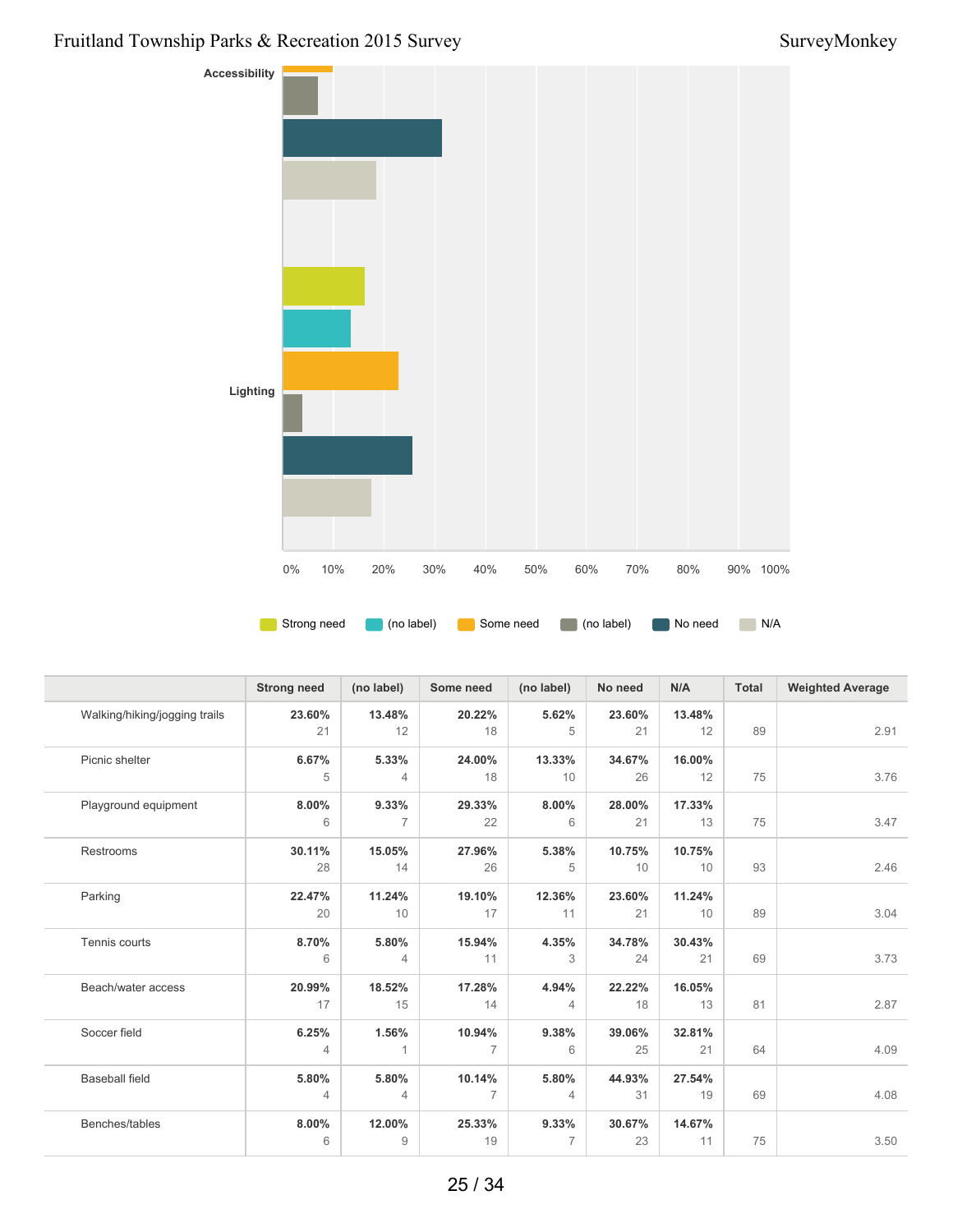| Cleaning/litter removal | 4.23%  | 14.08% | 26.76%         | 15.49% | 22.54% | 16.90% |    |      |
|-------------------------|--------|--------|----------------|--------|--------|--------|----|------|
|                         | 3      | 10     | 19             | 11     | 16     | 12     | 71 | 3.46 |
| Drinking fountain       | 13.24% | 20.59% | 23.53%         | 4.41%  | 17.65% | 20.59% |    |      |
|                         | 9      | 14     | 16             | 3      | 12     | 14     | 68 | 2.91 |
| Trash cans              | 8.22%  | 16.44% | 24.66%         | 13.70% | 23.29% | 13.70% |    |      |
|                         | 6      | 12     | 18             | 10     | 17     | 10     | 73 | 3.32 |
| Accessibility           | 12.86% | 20.00% | 10.00%         | 7.14%  | 31.43% | 18.57% |    |      |
|                         | 9      | 14     | $\overline{7}$ | 5      | 22     | 13     | 70 | 3.30 |
| Lighting                | 16.22% | 13.51% | 22.97%         | 4.05%  | 25.68% | 17.57% |    |      |
|                         | 12     | 10     | 17             | 3      | 19     | 13     | 74 | 3.11 |

| #              | Other (please specify)                                                                                                                                                              | <b>Date</b>        |
|----------------|-------------------------------------------------------------------------------------------------------------------------------------------------------------------------------------|--------------------|
|                | need to improve parking at Marcus Park-shoulder too soft. Need some kind of restroom there especially for small<br>children.                                                        | 7/24/2015 7:48 PM  |
| $\overline{2}$ | safety for kids/adults is more imporant                                                                                                                                             | 7/24/2015 11:18 AM |
| 3              | Regularly maintained basketball hoops with nets                                                                                                                                     | 7/16/2015 12:52 PM |
| 4              | Places to sit and parking at marcus park                                                                                                                                            | 7/13/2015 9:54 AM  |
| 5              | Parking @ Marcus Park needs major upgrade                                                                                                                                           | 7/11/2015 12:36 AM |
| 6              | would like to see adequate, handicap-accessible restrooms atduck lake Road and Nestrom could use some<br>upgrading, and all parks should have drinking water and strong trash bins. | 7/10/2015 7:21 PM  |
| 7              | pertaining to Marcus                                                                                                                                                                | 7/10/2015 9:03 AM  |
| 8              | Poor survey question. How do I tell you which park needs what???                                                                                                                    | 7/7/2015 7:59 PM   |
| 9              | <b>Bike racks</b>                                                                                                                                                                   | 7/6/2015 6:40 PM   |
| 10             | snow removal-got stuck in nestrom rd park this winter                                                                                                                               | 7/6/2015 9:28 AM   |
| 11             | Referring to Marcus Park                                                                                                                                                            | 7/4/2015 10:22 AM  |
| 12             | white river light station and State Park are more important                                                                                                                         | 7/4/2015 7:20 AM   |
| 13             | dog run/park                                                                                                                                                                        | 7/2/2015 11:00 AM  |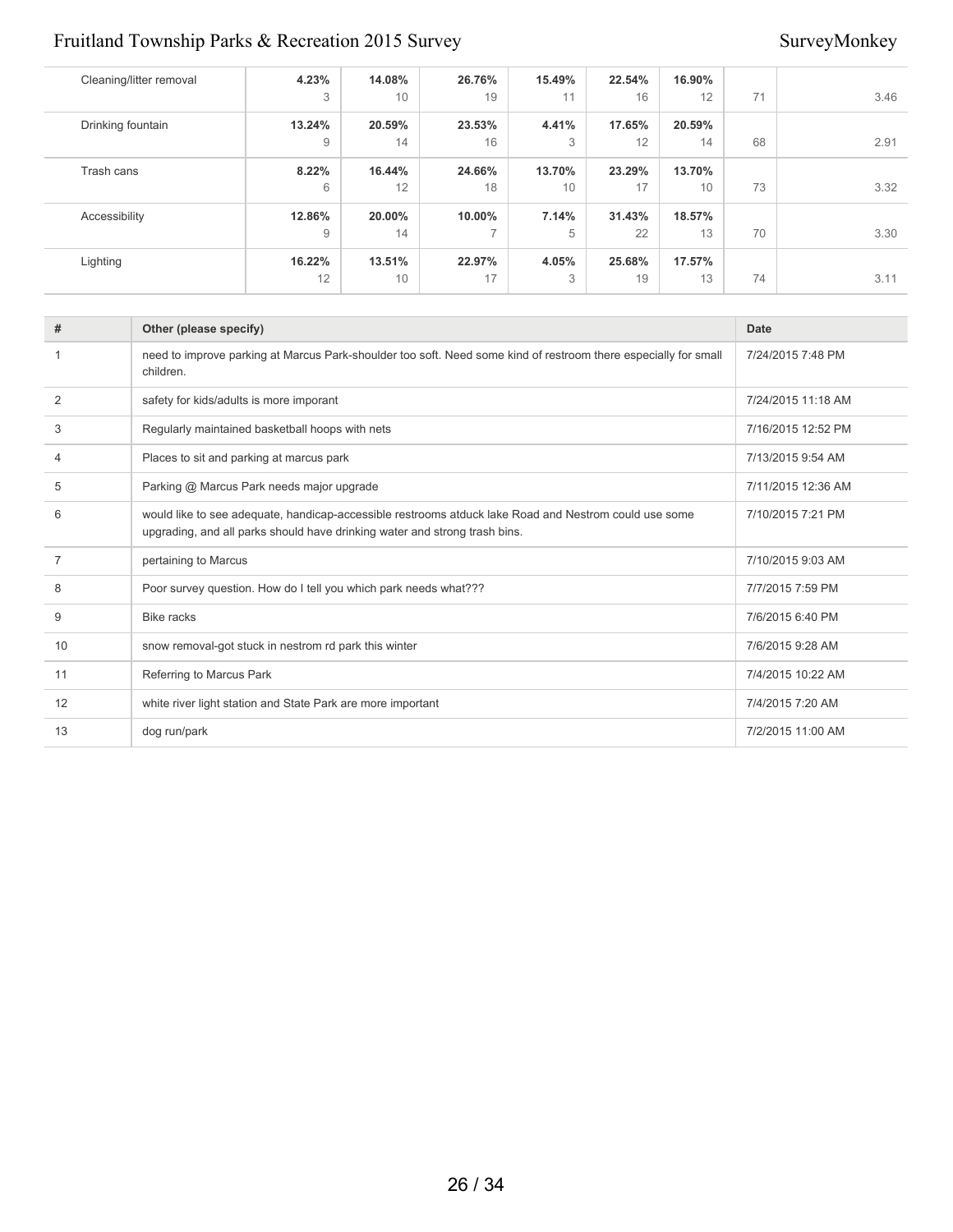

| <b>Answer Choices</b>         | <b>Responses</b> |    |
|-------------------------------|------------------|----|
| Paved bicycle path            | 57.36%           | 74 |
| Walking/hiking/jogging trails | 54.26%           | 70 |
| Picnic shelter                | 10.08%           | 13 |
| Cross country ski trails      | 22.48%           | 29 |
| Playground equipment          | 10.85%           | 14 |
| Volleyball court              | 3.88%            | 5  |

27 / 34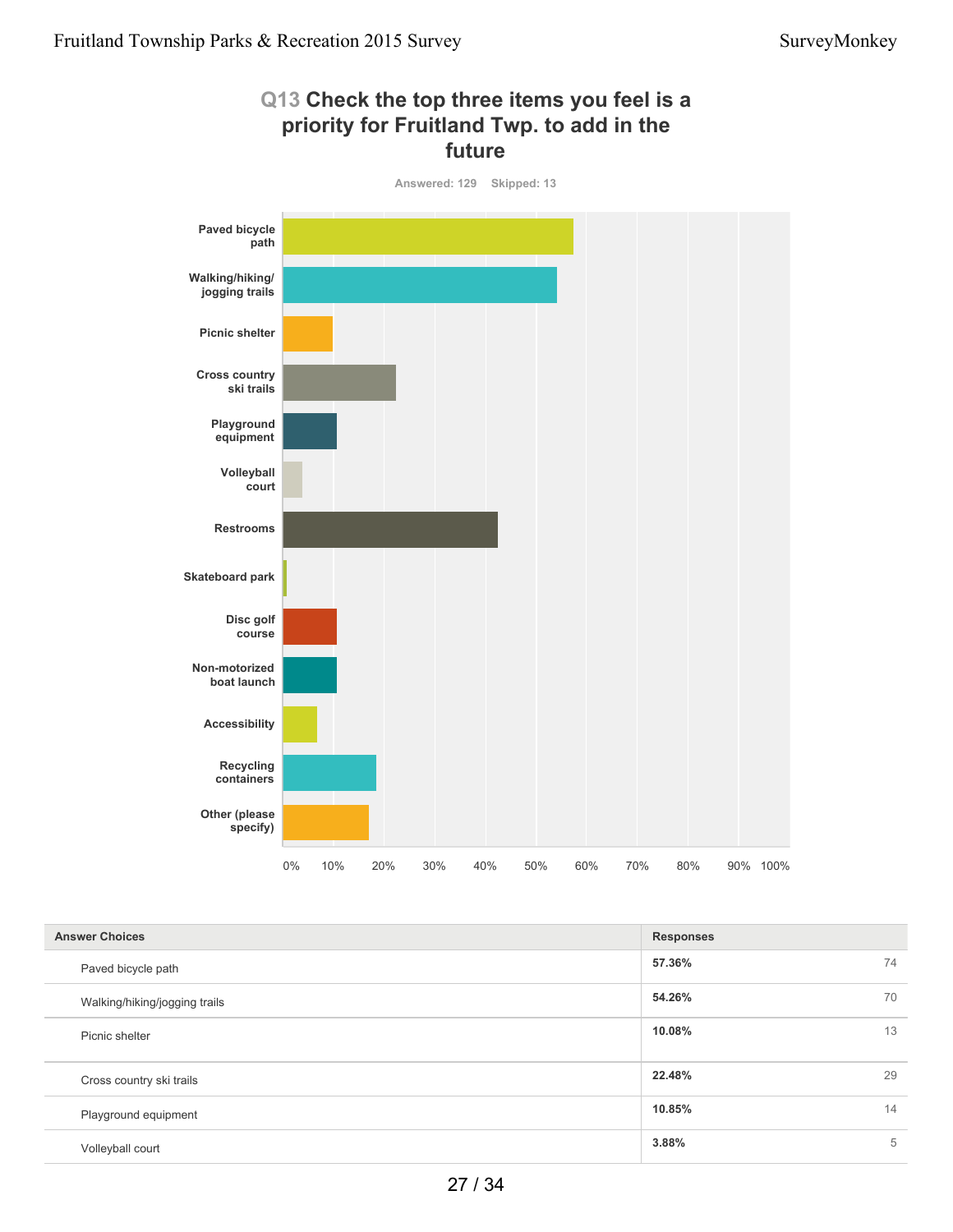| Restrooms                     | 42.64% | 55 |
|-------------------------------|--------|----|
| Skateboard park               | 0.78%  | 1  |
| Disc golf course              | 10.85% | 14 |
| Non-motorized boat launch     | 10.85% | 14 |
| Accessibility                 | 6.98%  | 9  |
| Recycling containers          | 18.60% | 24 |
| Other (please specify)        | 17.05% | 22 |
| <b>Total Respondents: 129</b> |        |    |

| #  | Other (please specify)                                                       | <b>Date</b>        |
|----|------------------------------------------------------------------------------|--------------------|
| 1  | no jet ski or motorized boat area at Marcus park                             | 7/25/2015 2:32 PM  |
| 2  | Drinking fountains                                                           | 7/24/2015 5:36 PM  |
| 3  | safety for kids/adults is more imporant                                      | 7/24/2015 11:18 AM |
| 4  | Regularly maintained basketball hoops with nets at Nestrom Park              | 7/16/2015 12:52 PM |
| 5  | Places to sit and parking at marcus park.                                    | 7/13/2015 9:54 AM  |
| 6  | Invasive species management                                                  | 7/11/2015 7:45 PM  |
| 7  | parking                                                                      | 7/10/2015 8:06 PM  |
| 8  | they ARE my priorities                                                       | 7/10/2015 7:21 PM  |
| 9  | Appropriate signage                                                          | 7/10/2015 12:43 PM |
| 10 | decent parking area so quests do not get stuck in sand and ruin their outing | 7/10/2015 9:03 AM  |
| 11 | Definitely not skateboard or disc golf course                                | 7/9/2015 8:45 AM   |
| 12 | N/A                                                                          | 7/8/2015 10:24 AM  |
| 13 | None!                                                                        | 7/7/2015 7:59 PM   |
| 14 | none                                                                         | 7/6/2015 9:17 PM   |
| 15 | shooting range                                                               | 7/5/2015 2:37 PM   |
| 16 | Parking for Marcus Park                                                      | 7/4/2015 10:22 AM  |
| 17 | Fix the beach at Lake Michigan accessi (by Rooster)                          | 7/4/2015 8:16 AM   |
| 18 | McMillan Road end improvement                                                | 7/3/2015 1:04 PM   |
| 19 | More outdoor pickleball-specific courts                                      | 7/2/2015 11:22 PM  |
| 20 | snowmobel trails                                                             | 7/2/2015 10:58 PM  |
| 21 | Don't need anythinng except to focus and work on Nestrom Road Park.          | 7/2/2015 9:20 PM   |
| 22 | dog run/park                                                                 | 7/2/2015 11:00 AM  |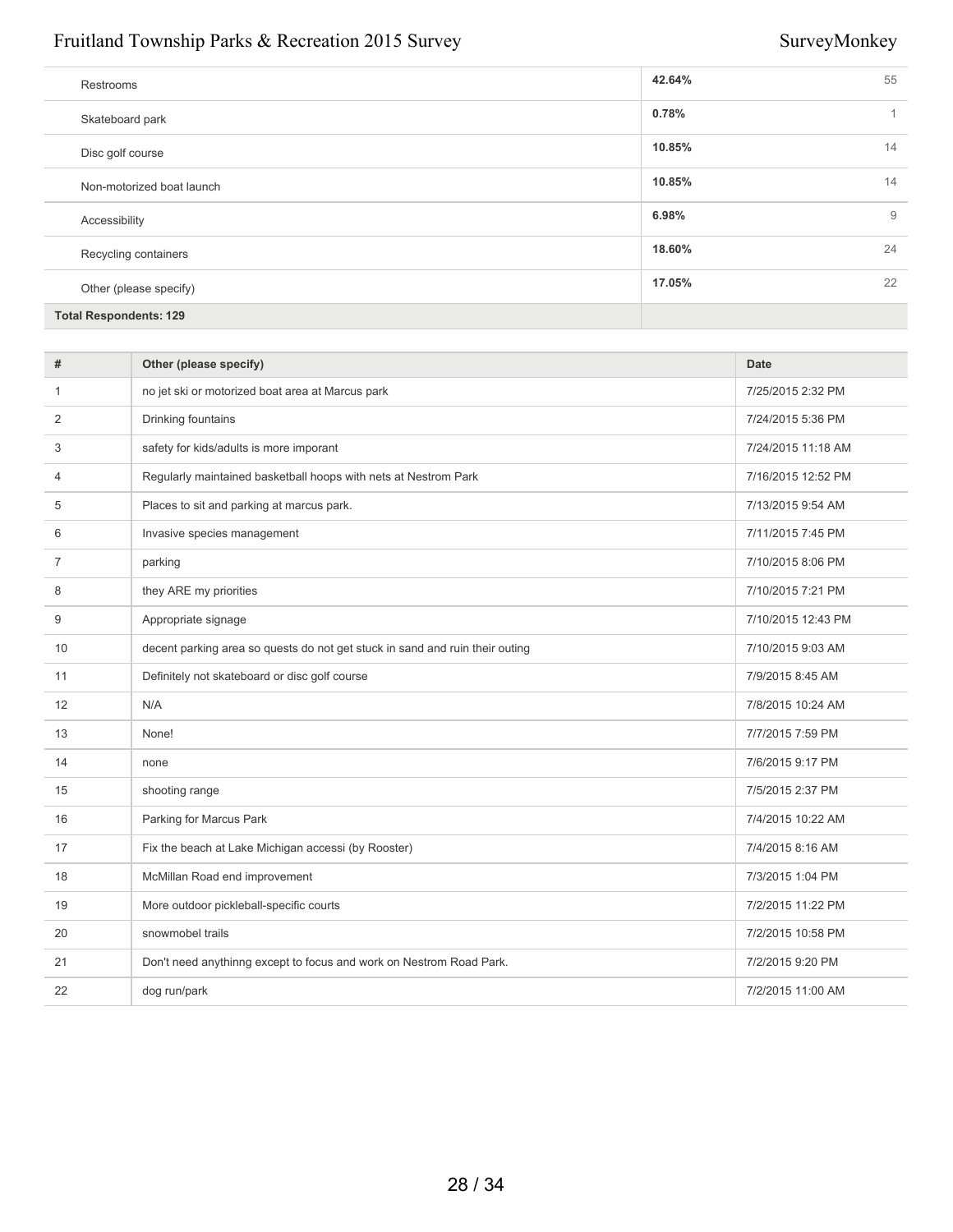

29 / 34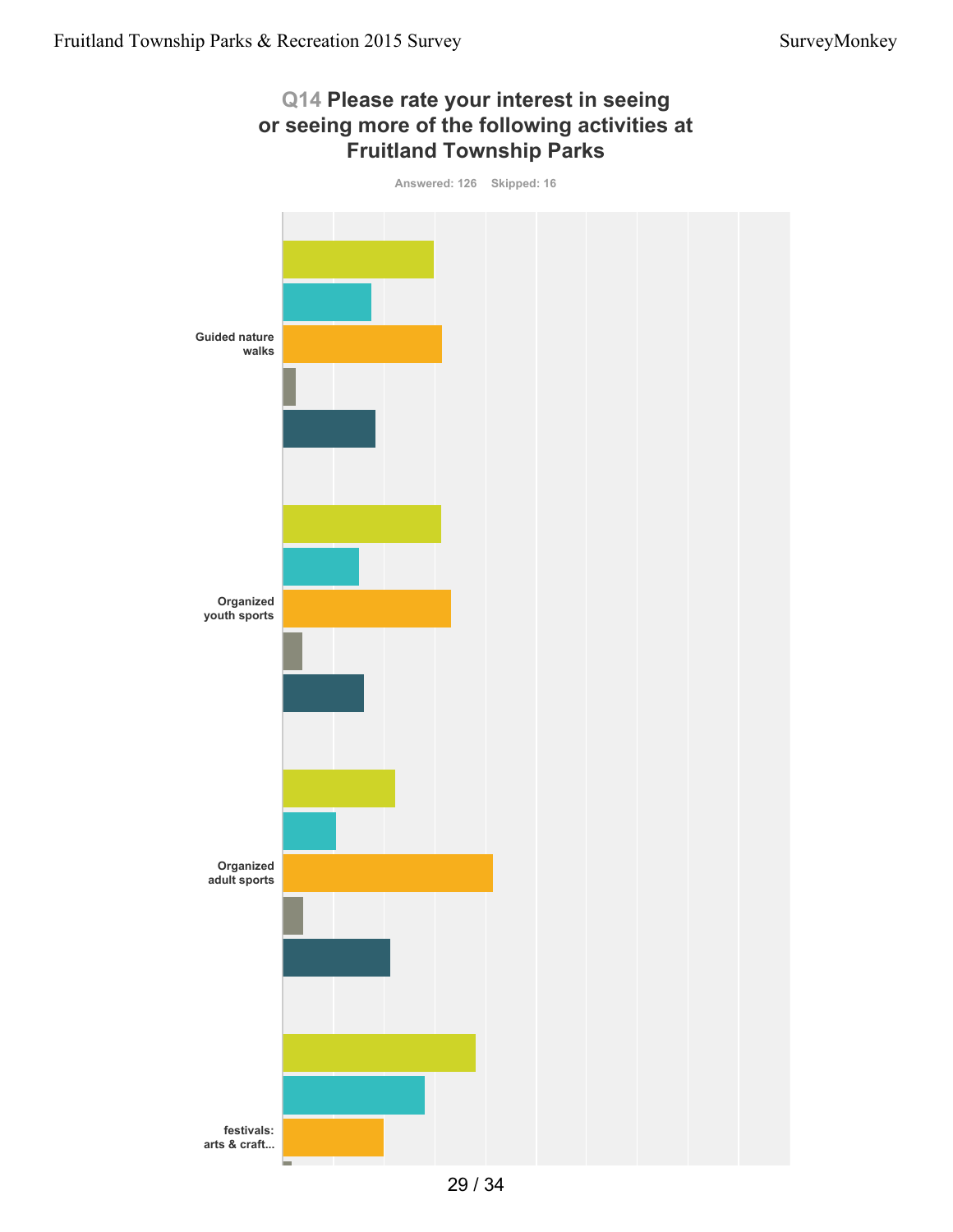

|                     | <b>Strongly support</b> | (no label) | <b>Neutral</b> | (no label) | No support                      | <b>Total</b> | <b>Weighted Average</b> |
|---------------------|-------------------------|------------|----------------|------------|---------------------------------|--------------|-------------------------|
| Guided nature walks | 29.82%                  | 17.54%     | 31.58%         | 2.63%      | 18.42%                          |              |                         |
|                     | 34                      | 20         | 36             |            | $\bigcap$ $\bigcap$<br><u>_</u> | 114          | 2.62                    |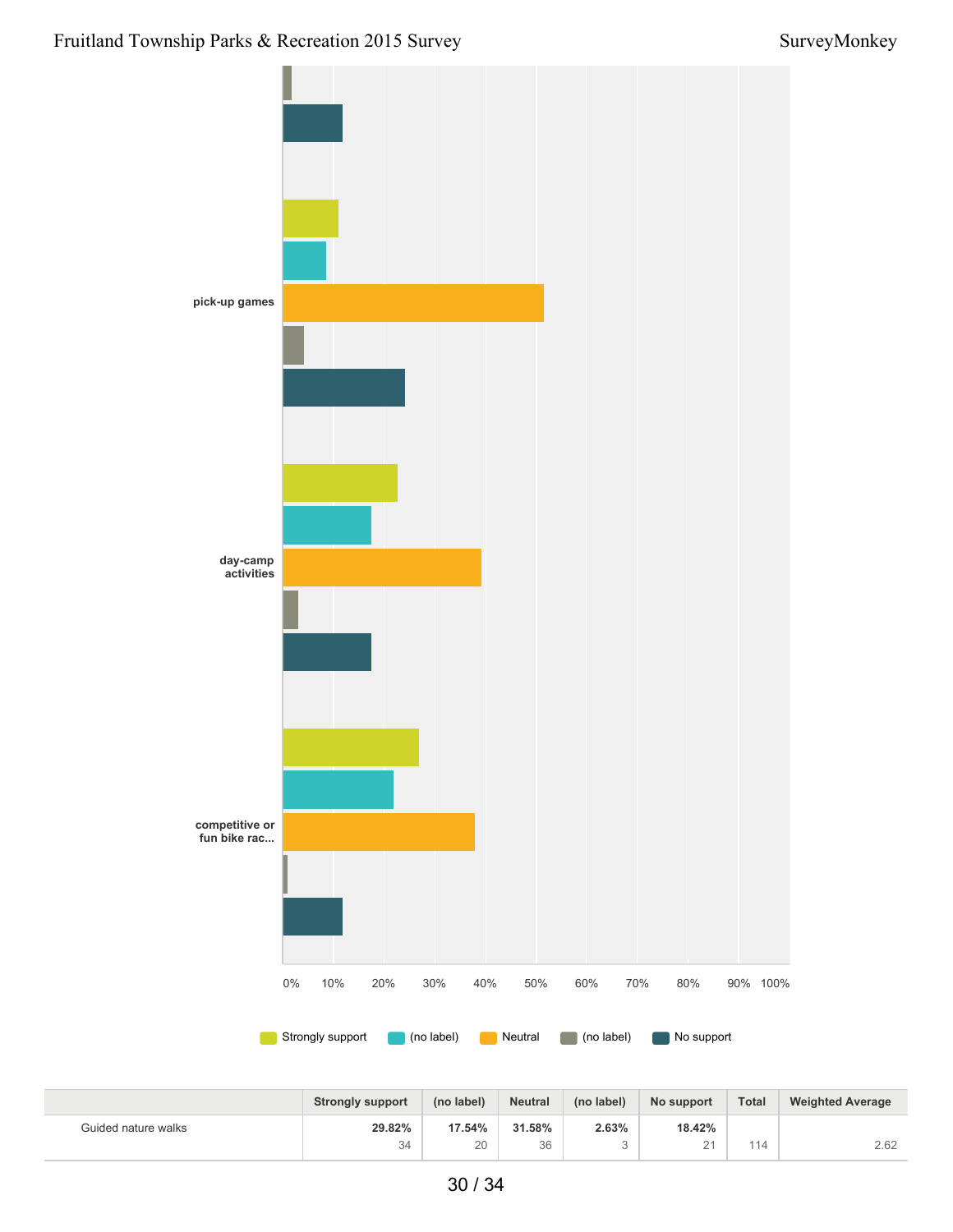| Organized youth sports                    | 31.31%<br>31 | 15.15%<br>15 | 33.33%<br>33 | 4.04%<br>$\overline{4}$    | 16.16%<br>16 | 99  | 2.59 |
|-------------------------------------------|--------------|--------------|--------------|----------------------------|--------------|-----|------|
| Organized adult sports                    | 22.34%<br>21 | 10.64%<br>10 | 41.49%<br>39 | 4.26%<br>4                 | 21.28%<br>20 | 94  | 2.91 |
| festivals: arts & crafts, music, etc.     | 38.18%<br>42 | 28.18%<br>31 | 20.00%<br>22 | 1.82%<br>$\overline{2}$    | 11.82%<br>13 | 110 | 2.21 |
| pick-up games                             | 10.99%<br>10 | 8.79%<br>8   | 51.65%<br>47 | 4.40%<br>4                 | 24.18%<br>22 | 91  | 3.22 |
| day-camp activities                       | 22.68%<br>22 | 17.53%<br>17 | 39.18%<br>38 | 3.09%<br>3                 | 17.53%<br>17 | 97  | 2.75 |
| competitive or fun bike races, runs, etc. | 27.00%<br>27 | 22.00%<br>22 | 38.00%<br>38 | $1.00\%$<br>$\overline{A}$ | 12.00%<br>12 | 100 | 2.49 |

| # | Other (please specify)                                                                                            | Date               |
|---|-------------------------------------------------------------------------------------------------------------------|--------------------|
|   | place to park and place to sit and walk at marcus park                                                            | 7/13/2015 9:54 AM  |
|   | Bring back the Blueberry Festival. How about some kayak or canoe events? Encourage winter sports in the<br>parks. | 7/10/2015 7:21 PM  |
|   | Support for appropriate seasonal activities                                                                       | 7/10/2015 12:43 PM |
|   | get rid of them all                                                                                               | 7/6/2015 9:17 PM   |
| 5 | See more of at parks does not mean we need to sponsor them. Just enable them w/o real liability increases.        | 7/6/2015 12:49 PM  |
|   | 5k                                                                                                                | 7/6/2015 9:28 AM   |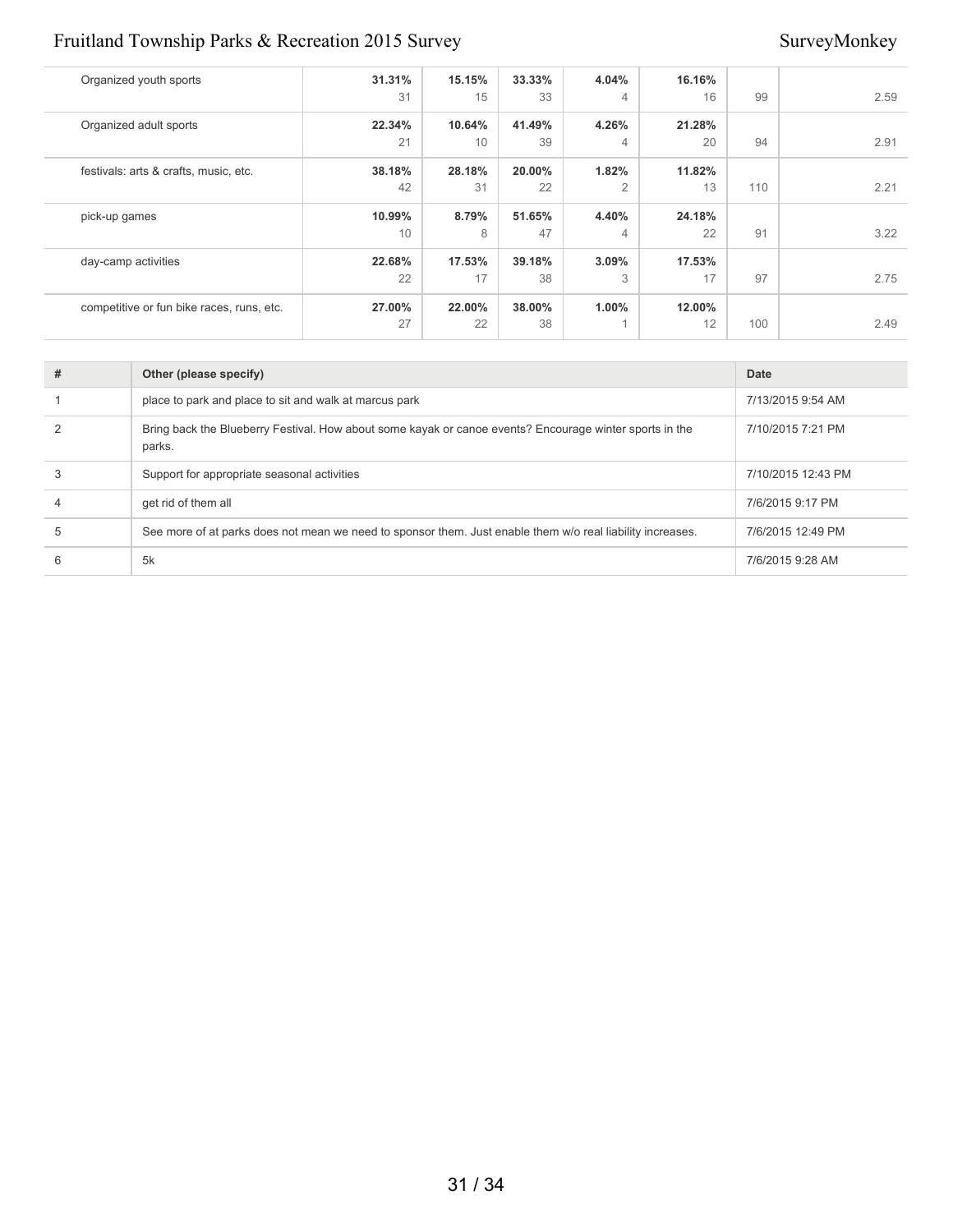### **Q15 Would you be interested in attending a township forum to provide more input to Fruitland Twp. Parks & Recreation Department? If so, please leave your contact information.**



| <b>Answer Choices</b>  | <b>Responses</b> |
|------------------------|------------------|
| Yes                    | 17.80%<br>21     |
| No                     | 74.58%<br>88     |
| Other (please specify) | 7.63%<br>9       |
| <b>Total</b>           | 118              |

| ≃ |
|---|
|---|

| # | Other (please specify)                                                                                                          | Date               |
|---|---------------------------------------------------------------------------------------------------------------------------------|--------------------|
|   | Most of the year IU live in Maryland.                                                                                           | 7/13/2015 10:01 PM |
| 2 | drice4000@aol.com                                                                                                               | 7/11/2015 12:36 AM |
| 3 | Support to interested groups                                                                                                    | 7/10/2015 12:43 PM |
| 4 | waste of tax payers money                                                                                                       | 7/6/2015 9:17 PM   |
| 5 | If the Light station and road ends are open to discussion I would be interested in attending, otherwise it is a "don't<br>care" | 7/4/2015 7:20 AM   |
| 6 | Jeff Marcinkowski 3767 Jay Rd 766-2386                                                                                          | 7/3/2015 10:24 AM  |
|   | Maybe                                                                                                                           | 7/2/2015 5:02 PM   |
| 8 | yes = RDOMITER@AOL.COM                                                                                                          | 7/2/2015 3:14 PM   |
| 9 | maybe, depending on the specific agenda                                                                                         | 7/2/2015 11:39 AM  |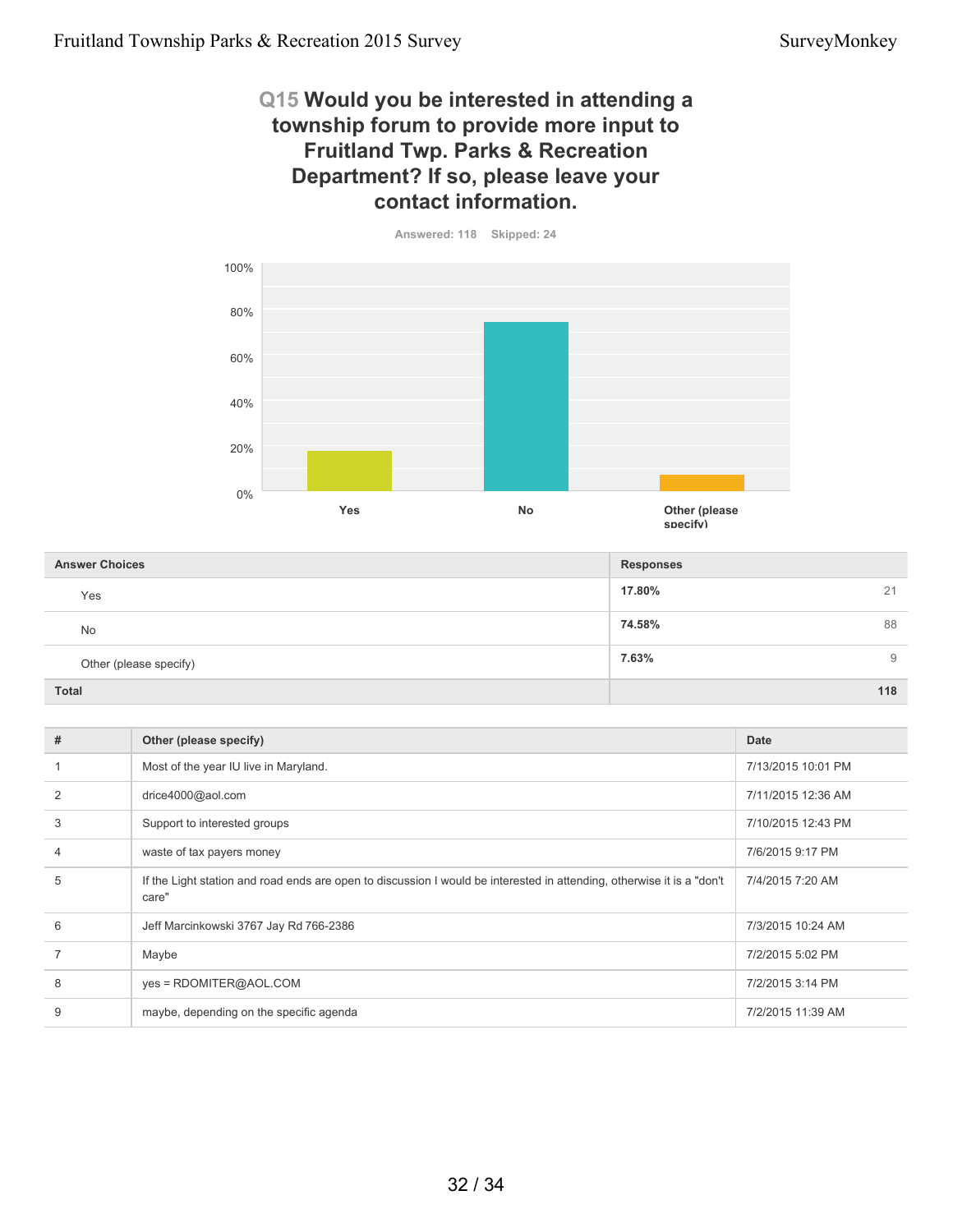# **Q16 Please use this space to add any additional comments or suggestions.**

**Answered: 33 Skipped: 109**

| #  | <b>Responses</b>                                                                                                                                                                                                                                                                                                                                                                                                                                                                                  | <b>Date</b>        |
|----|---------------------------------------------------------------------------------------------------------------------------------------------------------------------------------------------------------------------------------------------------------------------------------------------------------------------------------------------------------------------------------------------------------------------------------------------------------------------------------------------------|--------------------|
| 1  | I would like to see the residents taken care of before the parks, Improve and extend the walk, bike path along<br>S.Shore and Scenic Dr. Or City sewer & water                                                                                                                                                                                                                                                                                                                                    | 7/29/2015 11:26 PM |
| 2  | Need better cell phone coverage!!                                                                                                                                                                                                                                                                                                                                                                                                                                                                 | 7/29/2015 11:20 PM |
| 3  | my contact info: Laurie Walsworth-Lemieux, phone 231-744-9622                                                                                                                                                                                                                                                                                                                                                                                                                                     | 7/25/2015 2:32 PM  |
| 4  | Better restroom facilities and drinking fountains Especially near the lighthouse,                                                                                                                                                                                                                                                                                                                                                                                                                 | 7/24/2015 5:36 PM  |
| 5  | Would like to see more hiking/biking trails at Duck Lake Road Park                                                                                                                                                                                                                                                                                                                                                                                                                                | 7/21/2015 3:16 PM  |
| 6  | I think Nestrom Road Park is a great spot for a park and has a lot of potential. I would like to see more<br>improvements there and better access to the lake.                                                                                                                                                                                                                                                                                                                                    | 7/21/2015 1:43 PM  |
| 7  | contact info - dougprosch@gmail.com                                                                                                                                                                                                                                                                                                                                                                                                                                                               | 7/19/2015 5:31 PM  |
| 8  | Marcus Park needs improved parking. Wood chips instead of sand. sun5789@yahoo.com                                                                                                                                                                                                                                                                                                                                                                                                                 | 7/19/2015 8:30 AM  |
| 9  | In general the parks are in good shape, but could be improved just with great maintenance of existing facilities -<br>keep tennis courts in top condition, keep basketball hoops straight and with nets, fix broken playground<br>equipment, etc.                                                                                                                                                                                                                                                 | 7/16/2015 12:52 PM |
| 10 | I think the parks are a great way to get families out of the house and away from iPhones and computers. We love<br>our Fruitland Township Parks, lake accesses, community buildings. They all add charm to our community.                                                                                                                                                                                                                                                                         | 7/14/2015 3:14 PM  |
| 11 | I have never seen anyone use the duck lake road park in the last 30 years l. It should be sold,.                                                                                                                                                                                                                                                                                                                                                                                                  | 7/13/2015 9:54 AM  |
| 12 | jkrtd54@aol.om                                                                                                                                                                                                                                                                                                                                                                                                                                                                                    | 7/10/2015 8:06 PM  |
| 13 | It's exciting to se the P&R board take an enthusiastic and pro-active stance in improving our parks and making<br>sure everyone here, plus our many summer visitors, can use the parks in such a variety of ways! As outdoor-<br>active as family is, we always appreciate the ways parks improve our health and enjoyment in Michigan!                                                                                                                                                           | 7/10/2015 7:21 PM  |
| 14 | Encourage an interested                                                                                                                                                                                                                                                                                                                                                                                                                                                                           | 7/10/2015 12:43 PM |
| 15 | Marcus park- swings, slides, tables, are nice, however, if you have to park in dirt, with strong possibility of<br>becoming stuck, it is much less than ideal. Lack of porto potties causes people and kids to use the surrounding<br>woods leaving the park on warm summer days smelling poorly. This takes away th e enjoyment of nature that you<br>went there for. A couple of rentaljons for the summer months cannot break the budget. Some clean sand and<br>weed removal would also help. | 7/10/2015 9:03 AM  |
| 16 | We love the township parks! Thanks for all your hard work!                                                                                                                                                                                                                                                                                                                                                                                                                                        | 7/10/2015 8:55 AM  |
| 17 | Would like to see walking/jogging/running/biking trails to get participants off of Scenic Drive. Connect to Scenic to<br>make it easy for participants.                                                                                                                                                                                                                                                                                                                                           | 7/8/2015 10:03 AM  |
| 18 | Summer residents only, but we do pay taxes                                                                                                                                                                                                                                                                                                                                                                                                                                                        | 7/6/2015 8:57 PM   |
| 19 | 766-3602 I think the fruitland firebarn forest can remain a jewel with severe littering, bad behavior fines and<br>incentives (rewards) for turning people in. I think that a simple map can serve to help folks navigate; with a<br>Compass Strongly Suggested sign at entrance and a \$200 fee to retreive people that are lost or eroneuosly make<br>an I'm Lost Call.                                                                                                                         | 7/6/2015 12:49 PM  |
| 20 | YOU PEOPLE ARE DOING A GREAT JOB. PLEASE KEEP IT UP. JUST LOVE DUCK LAKE PARK                                                                                                                                                                                                                                                                                                                                                                                                                     | 7/6/2015 9:10 AM   |
| 21 | marcus park is fine if you add some paved parking area. love nestrom park, swiming and fishing                                                                                                                                                                                                                                                                                                                                                                                                    | 7/6/2015 5:38 AM   |
| 22 | On the evening of July 28 2015 when driving by Marcus Park there was a car park next to the picnic table.<br>Something needs to be done to keep these cars off the beach. Maybe a sign has to be posted no cars on the<br>beach. This was not the first time I have seen cars parked on the beach.                                                                                                                                                                                                | 7/5/2015 3:58 PM   |